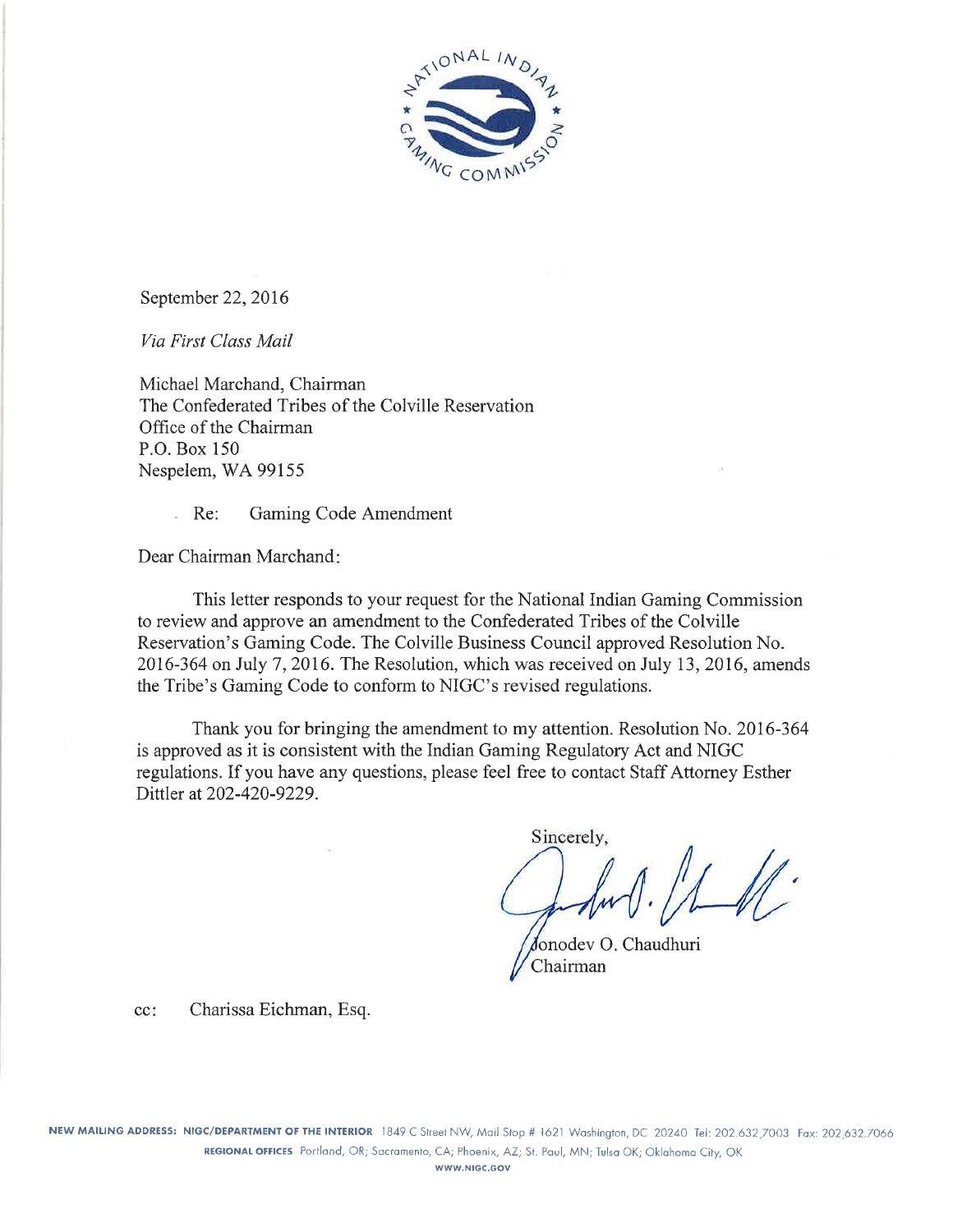### **RESOLUTION**

**WHEREAS**, it is the recommendation of the Law & Justice Committee to declare that an emergency exists for the welfare of the members and the property of the Colville Reservation and to enact the amendments for Chapter 6-5 Gaming as proposed. Chapter 6-5 is being processed utilizing CBC Procedural Rule 3 (c) where an emergency is declared to exist. Once approved, a copy shall be forwarded to the Code Reviser for certification and distribution. This amendment is in addition to the amendments in Resolution 2016-188 in order to comply with NIGC feedback for approval as referenced in that resolution. As per Resolution 2016-188, if NIGC fails to approve Chapter 6-5 with the amendments, the version certified June 2013 shall continue to remain in effect as attached in Resolution 2016-188.

THEREFORE, BE IT RESOLVED, that we, the Colville Business Council, meeting in a SPECIAL SESSION this  $7<sup>th</sup>$  day of July, 2016 acting for and in behalf of the Colville Confederated Tribes, Nespelem Washington, do hereby approve the above recommendation of the Law & Justice Committee.

The foregoing was duly enacted by the Colville Business Council by a vote of 7 FOR 0 **AGAINST 1 ABSTAINED, under authority contained in Article V, Section 1(a) of the** Constitution of the Confederated Tribes of the Colville Reservation, ratified by the Colville Indians February 26, 1938, and approved by the Commissioner of Indian Affairs on April 19, 1938.

**ATTEST:** 

Michael Marchand, Chairman **Colville Business Council** 

Marvin Kheel, Committee Chair Naomi Yazzie, Committee Secretary Francis Somday, Executive Director Debra Wulff, BIA Superintendent Anna Vargas, Reservation Attorney Tom Sargent, Interim Comptroller Dept. or Program: Anna Vargas, Code Reviser, ORA

cc:

Effective This Date As Certified by the Code Reviser

 $7,2016$ JUL

Clara Vargas

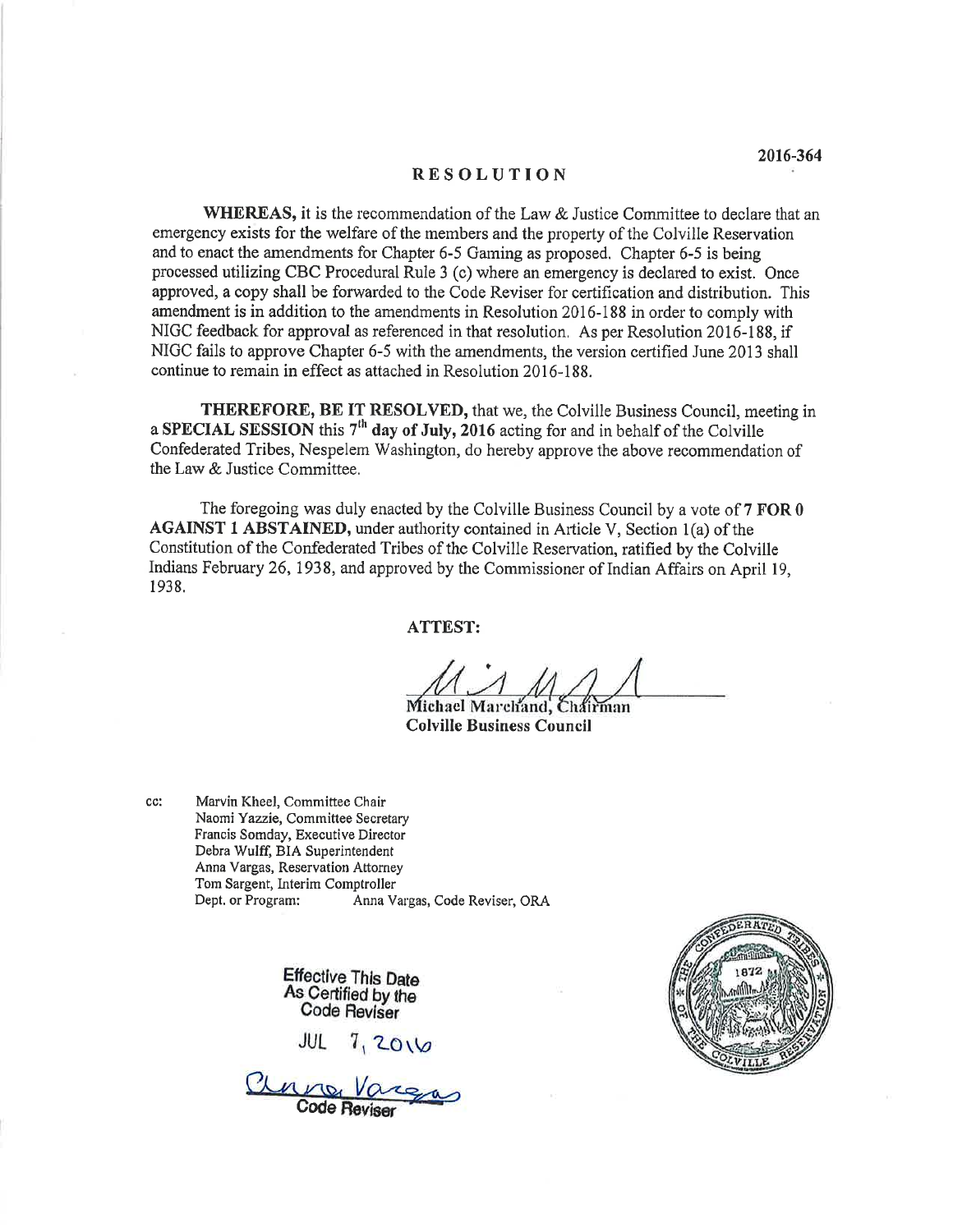# CHAPTER 6-5 GAMING

# FINDINGS, POLICY, PURPOSE, EFFECTIVE DATE

### 6-5-1 Findings

The Colville Business Council finds that:

(a) The Business Council has the authority, under the Constitution and By-Laws of the Confederated Tribes of the Colville Reservation, to enact laws necessary for the protection of the health, security, and general welfare of the Tribes;

(b) Certain forms of gaming activities are desired by Colville Tribal members, and their regulation is necessary for the protection of the health, security, and general welfare of the Tribes;

(c) Revenues from such activities are essential to fund Tribal governmental programs and services;

(d) Authorized forms of gaming activities must be regulated and operated by the Tribes to insure their orderly and lawful operation in order to protect the public interest in the integrity of such gaming activities, to prevent improper or unlawful conduct in the course of such gaming activities, and to promote the development of a balanced Tribal economy by dedicating all of the net revenues from such gaming activities to the public purposes of the Tribes;

(e) Washington State law is not applicable to Tribal operations, nor does it adequately address the special interests and needs of the Tribes in both protecting Colville Indian lands and its residents and providing needed revenues to the Tribes. Under the Tribal and federal policies of Indian self-determination, it is necessary and appropriate for the Tribes to regulate gaming on Colville Indian lands; and

(f) Amendments to the currently effective Gaming Code are necessary to better provide for the regulation of the Tribes' gaming activities, and that the Gaming Code as set forth herein shall revoke, supersede, and replace the currently effective Gaming Code in its entirety. (Amended 02/05/15, Resolution 2015-102, Certified 02/09/15)

### 6-5-2 Policy

It shall be Tribal policy to develop and oversee the regulation and operation of authorized gaming activities to the end that the Tribes is better able to provide its members with community and social services and economic development while at the same time insuring that unregulated gambling and gaming are not allowed on Colville Indian Lands.

(Amended 02/05/15, Resolution 2015-102, Certified 02/09/15)

### 6-5-3 Purpose

The purposes of this Chapter are:

(a) To provide a new and continuous source of revenue for governmental and social services to the Tribes and employ Tribal members;

(b) To insure the proper regulation and operation of authorized amusement games and gambling;

(c) To allow Tribal members and guests to participate in certain forms of amusement games and gambling;

(d) To provide for the social welfare and protection of Tribal members and all others who reside within or who may pass through Colville Indian lands; and

(e) To preempt state law, including the licensing, taxing, revenue distribution and enforcement parts of RCW Chapter 9.46 as that law may apply to those activities specifically covered by this Chapter, and to implement in the place of State law, Tribal regulation and control of the activities covered herein.

(Amended 02/05/15, Resolution 2015-102, Certified 02/09/15)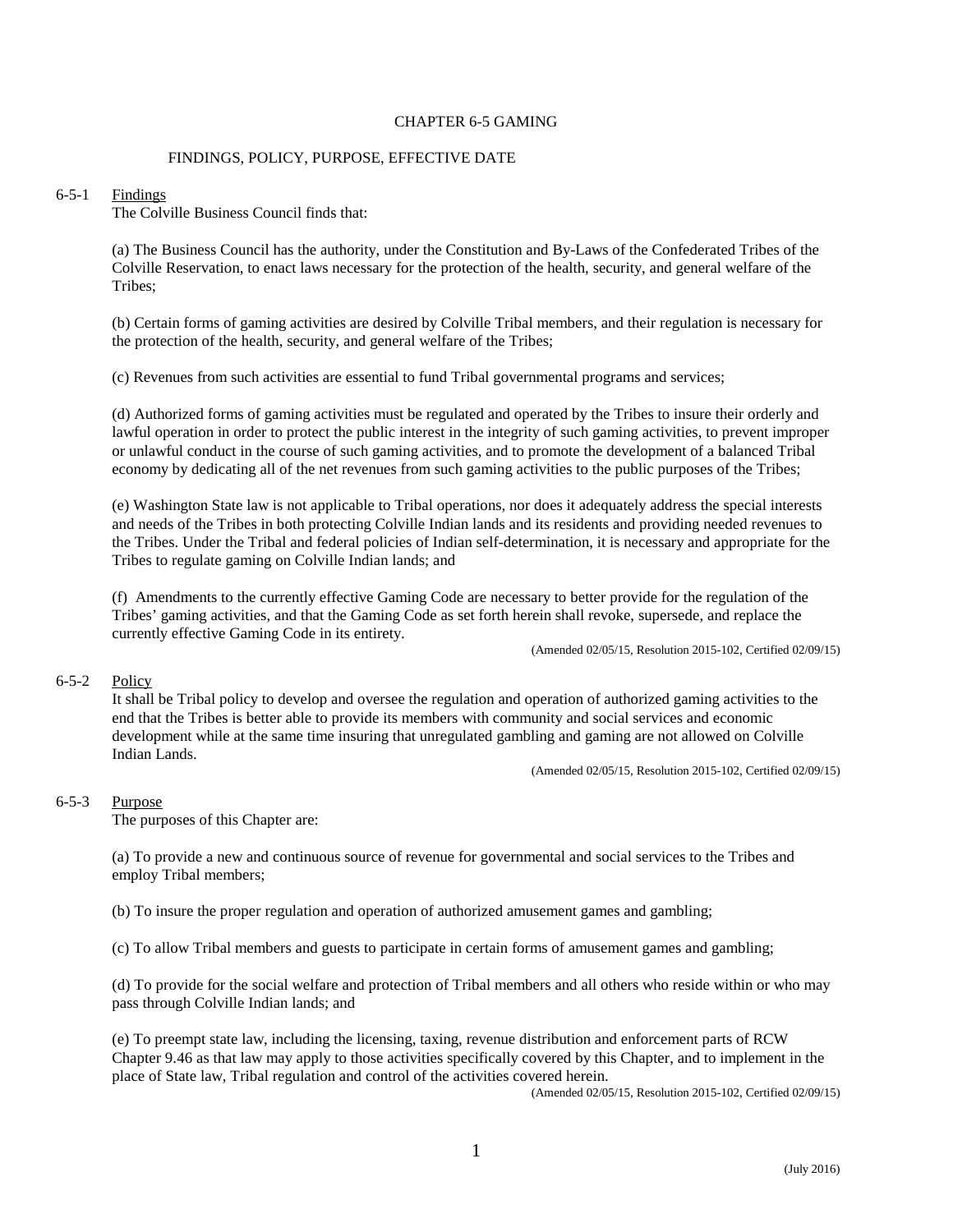# 6-5-4 Effective Date

This Chapter shall become effective as a replacement for Gaming Code, Title 40, which was approved by Resolution 1995-178 and subsequently amended by Resolution 1995-179 of the Colville Business Council, immediately upon its approval by the Chair of the National Indian Gaming Commission. Upon such approval, this Chapter shall revoke, supersede, and replace the currently effective Gaming Code in its entirety. All other laws of the Tribes inconsistent with the provisions of this Chapter and existing as of the effective date of this Chapter are hereby repealed, including all inconsistent laws, codes, ordinances, and resolutions. Repeal by this Chapter of any law, code, ordinance, or resolution shall not have the effect of reviving any prior law, code ordinance, or resolution heretofore repealed or suspended by such repealed code.

## 6-5-5 **Regulatory Implementation of Chapter Revisions**

All regulations, rules, and directives in effect prior to any amendment to this Chapter becoming Colville law shall remain in effect for 270 days or until the Commission adopts superseding regulations, rules, or directives, whichever comes first.

(Amended 02/05/15, Resolution 2015-102, Certified 02/09/15)

# **DEFINITIONS**

### 6-5-20 Rules of Construction

In this Chapter, unless otherwise specifically provided:

- (a) The masculine includes the feminine;
- (b) The singular includes the plural;
- (c) "Includes" and "including" are not limiting; and
- (d) "Or" is not exclusive.

### 6-5-21 Definitions:

For purposes of this Chapter, unless otherwise expressly provided, the following definitions shall apply:

(a) "Act" or "IGRA" means the Indian Gaming Regulatory Act, Public Law 100-497, 25 U.S.C. § 2701-2721 and 18 U.S.C. § 1166-1168.

(Amended 02/05/15, Resolution 2015-102, Certified 02/09/15)

(b) reserved.

#### (Amended 02/05/15, Resolution 2015-102, Certified 02/09/15)

(c) "Applicant" means any person who has applied for a License or Finding of Eligibility under the provisions of this Chapter or Commission regulations, or employment with the Gaming Enterprise, or approval of any act or transaction for which approval is required or permitted under the provisions of this Chapter or Commission regulations.

(Amended 02/05/15, Resolution 2015-102, Certified 02/09/15)

(d) "Application" means a request for the issuance of a License, or Finding of Eligibility, or for employment by the Gaming Enterprise, or for approval of any act or transaction for which approval is required under the provisions of this Chapter or Commission regulations.

(Amended 02/05/15, Resolution 2015-102, Certified 02/09/15)

(e) "Bingo" means a form of gaming wherein players play for prizes with cards bearing numbers or other designations; cover numbers or designations when object, similarly numbered or designated, are drawn or electronically determined; and win the game by being the first person to cover a designated pattern on such cards. (Amended 02/05/15, Resolution 2015-102, Certified 02/09/15)

(f) "Class I Gaming" means all forms of gaming defined as Class I in Section 4(6) of the Act, 25 U.S.C. § 2703(6). (Amended 02/05/15, Resolution 2015-102, Certified 02/09/15)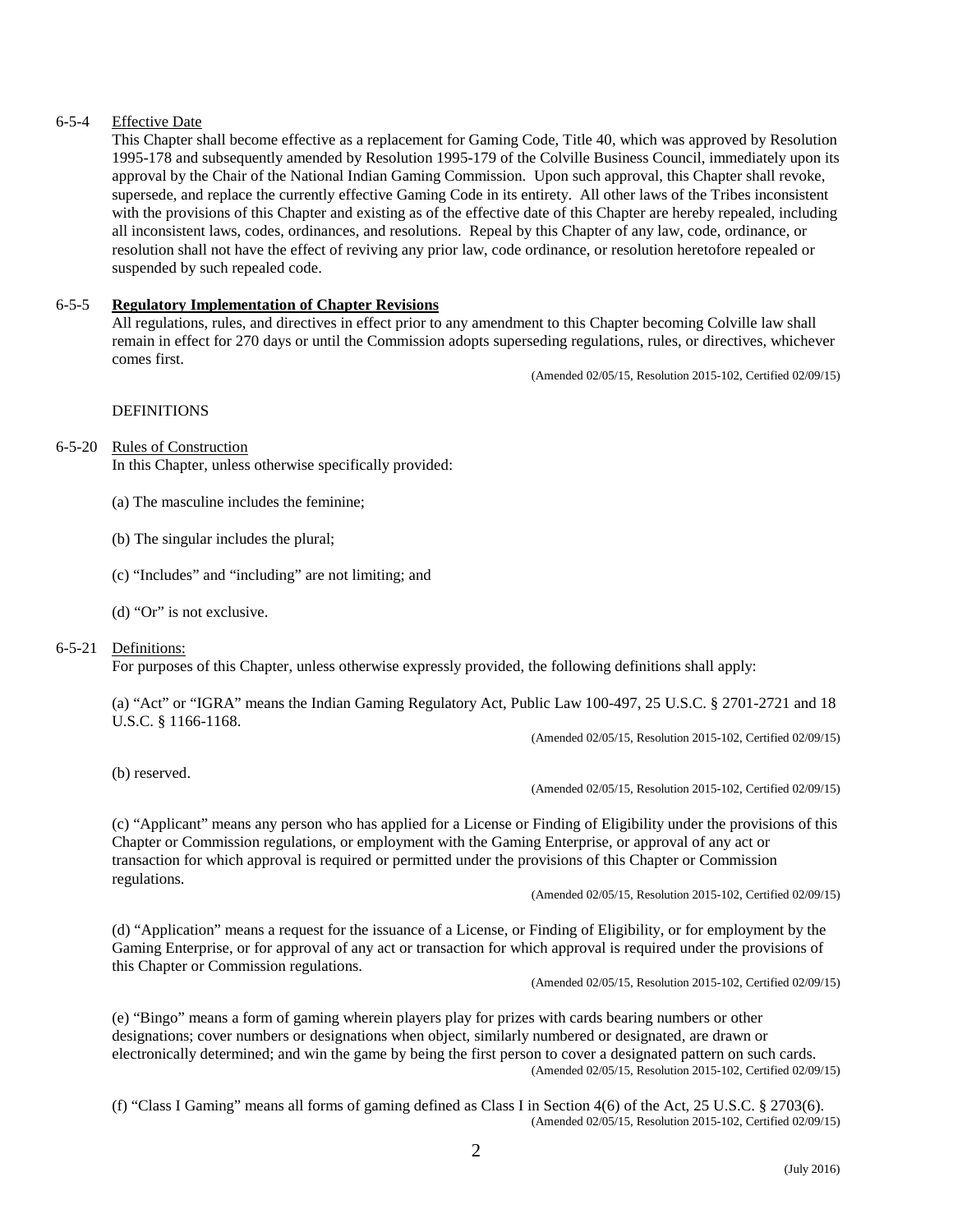(g) "Class II Gaming" means all forms of gaming defined as Class II in Section 4(7) of the Act, 25 U.S.C. § 2703(7). (Amended 02/05/15, Resolution 2015-102, Certified 02/09/15)

(h) "Class III Gaming" means all forms of gaming defined as Class III in Section 4(8) of the Act, 25 U.S.C. § 2703(8).

(Amended 02/05/15, Resolution 2015-102, Certified 02/09/15)

(i) "Colville Business Council" means the Business Council of the Confederated Tribes of the Colville Reservation exercising its constitutional functions and duties.

(j) "Colville Tribal Federal Corporation" means the federally-chartered corporation formed pursuant to Section 17 of the Indian Reorganization Act for the purposes of overseeing certain Tribal gaming, construction, retail, recreational, and other commercial activities.

(Amended 02/05/15, Resolution 2015-102, Certified 02/09/15)

(k) "Commission" means the Colville Tribal Gaming Commission established by this Chapter.

(l) "Commission Director" means the individual appointed by the Commission and approved by the Business Council to direct the day-to-day operations of the Commission as provided herein. (Amended 02/05/15, Resolution 2015-102, Certified 02/09/15)

(m) "Enterprise" means the Colville Tribal Federal Corporation, its designee, or other duly authorized enterprise established by the Tribes to conduct all gaming activities of the Tribes on Colville Indian lands. (Amended 02/05/15, Resolution 2015-102, Certified 02/09/15)

(Amended 6/6/13, Resolution 2013-385, Certified 6/14/13)

(n) "Finding of Eligibility" means a formal finding by the Commission that the applicant is eligible for a gaming License.

(Amended 02/05/15, Resolution 2015-102, Certified 02/09/15)

(o) "Gaming" or "Gambling" means all forms of Class I, Class II, or Class III Gaming, as defined in IGRA at 25 U.S.C. § 2703(6-8) conducted on the Indian Lands of the Tribes, or any other game or device approved by the Commission, but does not include games played with cards in private homes or residences in which no person makes or charges money for operating the game, except as a player, nor traditional Indian games played privately by Tribal members and their guests.

(p) "Gaming Employee" means any person employed as a Primary Management Official or Key Employee by the Gaming Enterprise and any other person employed in the operation or management of the Gaming Enterprise, including, but not limited to, any person whose employment duties require or authorize access to restricted areas of a Gaming Facility not otherwise open to the public.

(Amended 02/05/15, Resolution 2015-102, Certified 02/09/15) (Amended 04/14/16, Resolution 2016-188, Certified 04/15/16)

(q) "Gaming Enterprise" means the Enterprise or division of the Enterprise established to operate and manage any gaming activity conducted within any Gaming Facility or over an Internet Gaming System.

(Amended 02/05/15, Resolution 2015-102, Certified 02/09/15)

(r) "Gaming Facility" or "Gaming Facilities" means the building, improvements, facilities, and premises in which Class II and/or Class III gaming is conducted on a regular or ongoing basis.

(Amended 02/05/15, Resolution 2015-102, Certified 02/09/15)

(s) "Gaming Goods or Services" means the providing of Gaming or Gaming-related goods or services to the Tribes in connection with the operation of Class II or Class III gaming in a Gaming Facility or on the Internet Gaming System, including any items or supplies used for or in conjunction with games and Gaming and the security for such games and shall include the games themselves including gaming machines, gaming tables, cards, chips, dice, etc.; machines that count, weigh, or otherwise are used to process currency, chips, gaming tickets, gift cards, and other items of monetary value on the gaming floor or in backroom operations including currency and ticket counters, ticket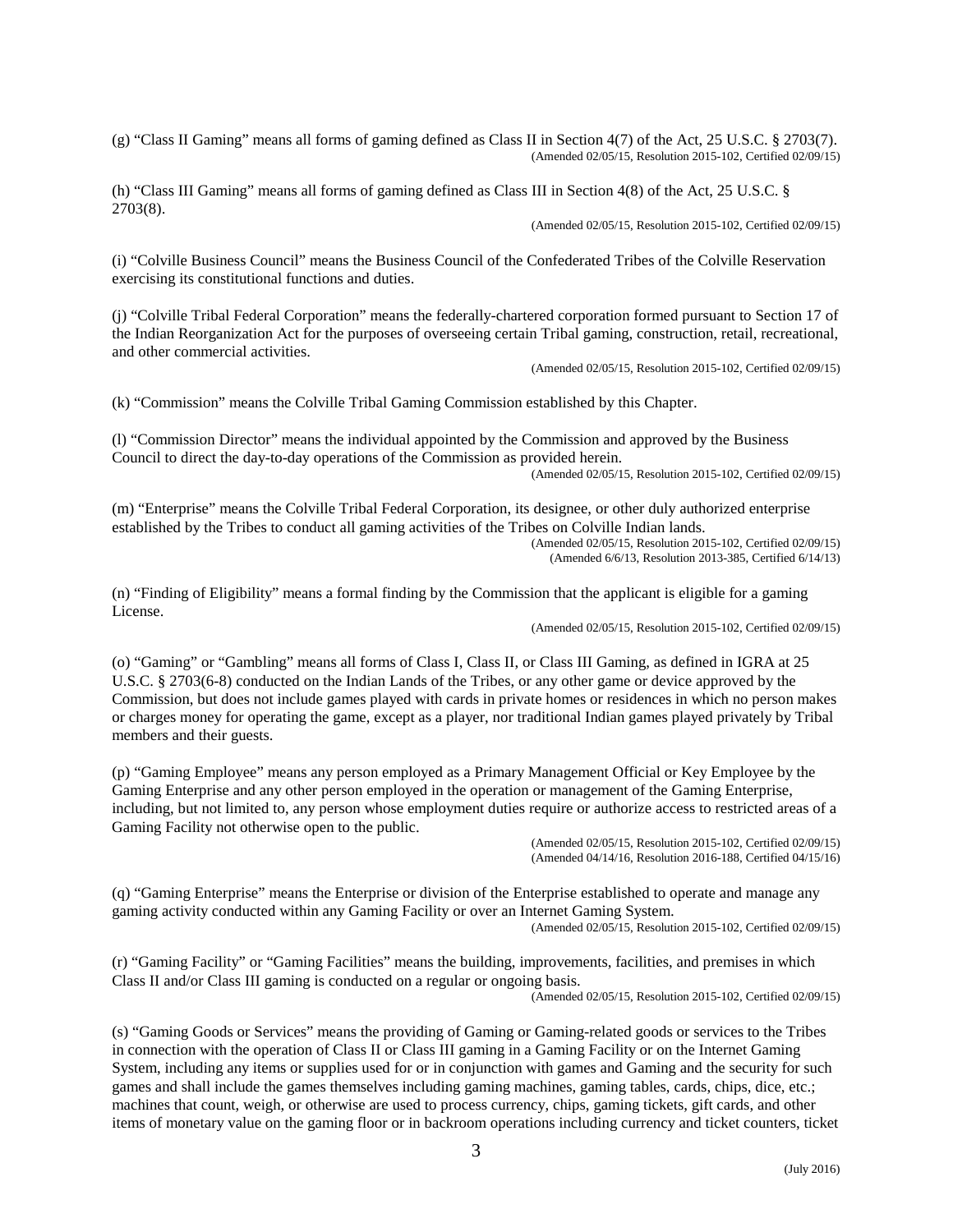redemption units, ticket and currency kiosks, and bill breakers; software and computer hardware that control such games and/or that monitors or accounts for money and tickets for one or more games or that tracks players; security equipment such as surveillance cameras, recording equipment, key security systems, etc.; and the parts and supplies for such games, machines, items, and systems. (Amended 02/05/15, Resolution 2015-102, Certified 02/09/15)

(t) "Gaming Operation" means the Gaming Enterprise operated by the Tribes in accordance with the Tribal-State Compact and all business and economic activities conducted by the Gaming Enterprise (Amended 04/14/16, Resolution 2016-188, Certified 04/15/16)

(u) "Gaming Vendor" means any person or entity that manufactures, sells, or supplies Gaming Goods or Services as defined in sub-section (s) above.

(Amended 02/05/15, Resolution 2015-102, Certified 02/09/15)

(v) "Indian lands" means all lands of the Confederated Tribes of the Colville Reservation that meet the definition of Indian lands as defined in 25 U.S.C. § 2703(4).

(Amended 02/05/15, Resolution 2015-102, Certified 02/09/15)

(w) "Internet Gaming" means the placing of wagers using an Internet Gaming System, the core components of which are physically located on the Indian lands of the Tribes, through which the Confederated Tribes of the Colville Reservation may offer authorized games to authorized players who have established Internet Gaming Accounts, and includes all games of chance and gaming activities that are not expressly prohibited by federal law. Internet Gaming shall not include any promotional or marketing activities conducted over the Internet in which the elements of consideration, chance, and reward are not present. (Amended 02/05/15, Resolution 2015-102, Certified 02/09/15)

(x) "Internet Gaming Account" means an account that an authorized player shall use for the deposit and withdrawal of funds used for Internet Gaming.

(Amended 02/05/15, Resolution 2015-102, Certified 02/09/15)

(y) "Internet Gaming Service Provider" means a Person that does any of the following on behalf of the Confederated Tribes of the Colville Reservation:

(1) Directs, provides, or solicits customers to or for the Internet Gaming System or materially assists in any of those activities in exchange for a commission or other fee;

(2) Manages, administers, or controls wagers on authorized Internet games;

(3) Manages, administers, or controls the Internet games with which those wagers are associated;

(4) Develops, maintains, provides, or operates an Internet Gaming System; or

(5) Manufactures, sells, or supplies gaming goods, equipment, or services used in connection with an Internet Gaming System.<br>
(Amended 02/05/15, Resolution 2015-102, Certified 02/09/15)

(z) "Internet Gaming System" means all hardware, software, and communications that comprise a system for the purpose of offering authorized Internet Gaming.

(Amended 02/05/15, Resolution 2015-102, Certified 02/09/15)

(aa) "Interstate Common Pari-Mutuel Pool" means a pari-mutuel pool consisting of pari-mutuel wagers placed at a track, its intrastate betting locations, other jurisdictions and the off-track pari-mutuel wagers placed and accepted by pari-mutuel books.

(Amended 02/05/15, Resolution 2015-102, Certified 02/09/15)

(bb) "Key Employee" means a person who performs one or more of the following functions: bingo caller; counting room supervisor; chief of security; custodian of gaming supplies or cash; floor manager; pit boss; dealer; croupier; approver of credit; or custodian of gambling devices and the Internet Gaming System, including persons with access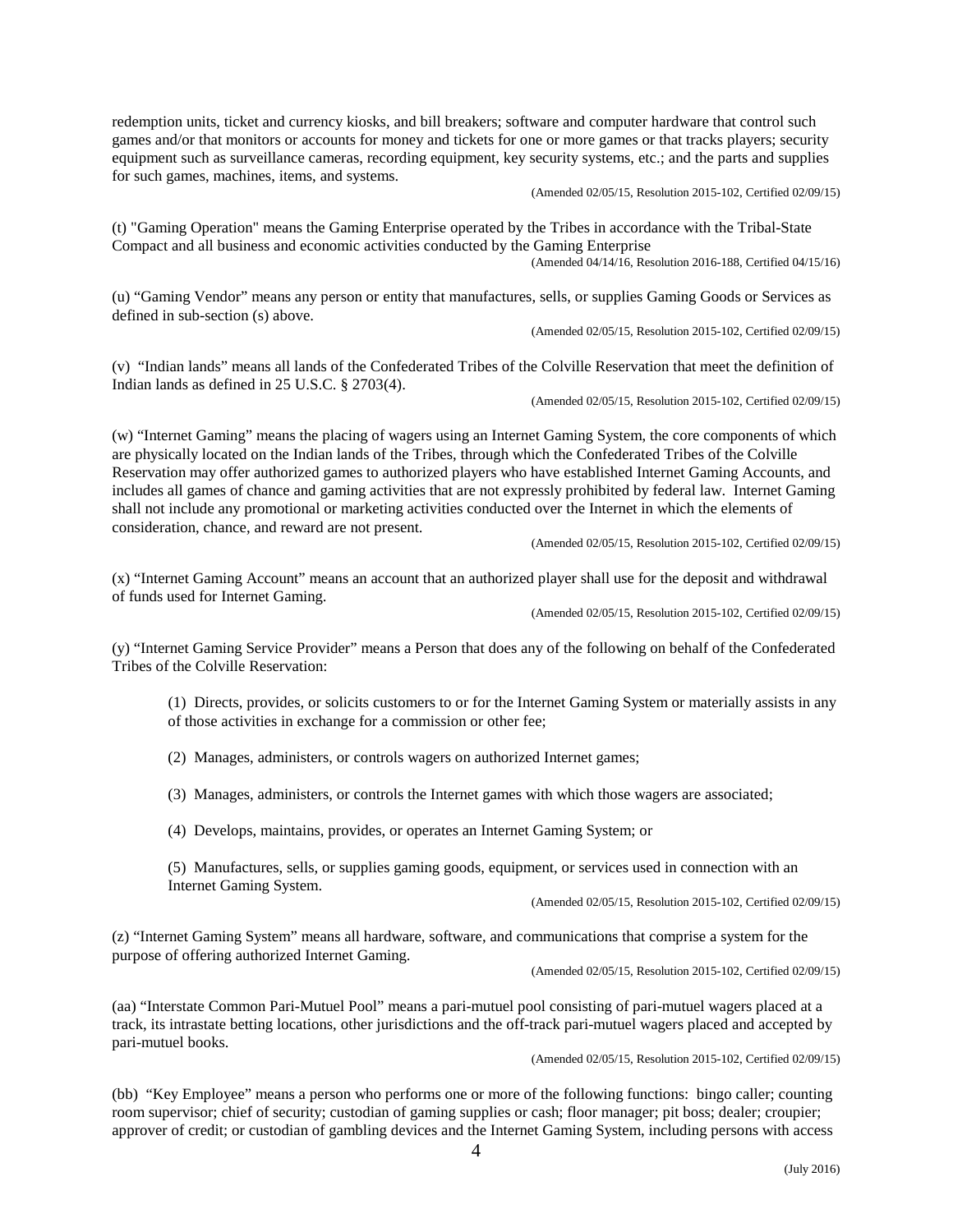to cash and accounting records within such devices. "Key Employee" also includes:

(1) Person whose duties and functions are in relation to the operation, management, administration, or control of wagers and games on an authorized Internet Gaming System;

(2) If not otherwise included, any other person whose total cash compensation is in excess of \$50,000.00 per year;

(3) If not otherwise included, the four most highly compensated persons in the Gaming Enterprise; or

(4) Any other person as designated by the Commission.

(Amended 02/05/15, Resolution 2015-102, Certified 02/09/15)

(cc) "License" means a revocable privilege granted by authority of the Commission to any natural person or an entity to be involved with the gaming operation or in providing Gaming Goods or Services to the Gaming Enterprise. (Amended 02/05/15, Resolution 2015-102, Certified 02/09/15) (Amended 04/14/16, Resolution 2016-188, Certified 04/15/16)

(dd) "Licensee" means any natural person or entity who has been licensed by the Commission to be involved with the gaming operation or in providing Gaming Goods or Services to the Gaming Enterprise. (Amended 02/05/15, Resolution 2015-102, Certified 02/09/15)

(ee) "Lottery" means a scheme, plan or device for the distribution of money or property by an element of chance which, for the opportunity to possibly share in such distribution persons have paid or agreed to pay a valuable consideration. "Valuable consideration" as an element of a lottery shall not include:

(1) Listening to or watching a television or radio program or subscribing to a television service;

(2) Filling out and returning a coupon or entry blank or facsimile which is received through the mail or published in a newspaper or magazine, or in a program sold in connection with and at a regularly scheduled sporting event, or the purchase of such a newspaper, magazine or program;

(3) Sending a coupon or entry blank by mail to a designated address in connection with a promotion conducted on Colville Indian lands;

(4) Visiting any business establishment to obtain a coupon or entry blank;

(5) Mere registration without the purchase of any goods or services;

(6) Expenditure of time, thought, attention or energy in pursuing promotional material;

(7) Placing or answering a telephone call in a prescribed manner or otherwise making a prescribed response or answer; or

(8) Furnishing the container of any product as packaged by the manufacturer, or a particular portion thereof but only if furnishing a plain piece of paper or card with the name of the manufacturer or product handwritten on it is acceptable in lieu thereof.

(Amended 02/05/15, Resolution 2015-102, Certified 02/09/15)

(ff) "Management Contract" means a contract within the meaning of 25 U.S.C. §§ 2710(d)(9) and 2711. (Amended 02/05/15, Resolution 2015-102, Certified 02/09/15)

(gg) "Management Contractor" means a natural person or entity that has entered into a management contract with the Tribes or the Gaming Enterprise which has been approved pursuant to 25 U.S.C.§§ 2710(d)(9) and 2711. (Amended 02/05/15, Resolution 2015-102, Certified 02/09/15)

(hh) "Manufacturer" means a natural person or entity that manufactures Gaming Devices and/or component parts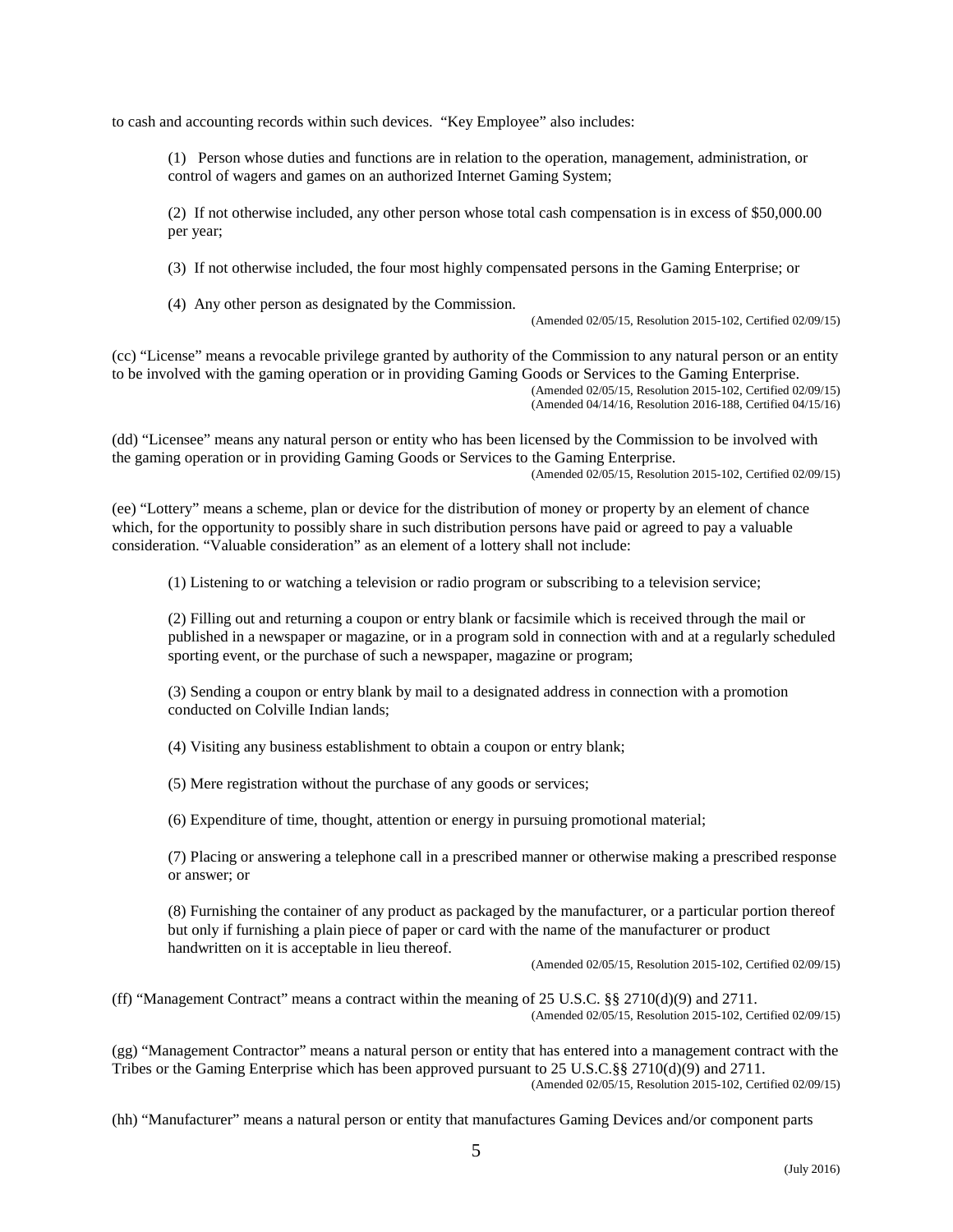thereof as defined by this Chapter or Commission regulations for use or play in the Gaming Facilities. (Amended 02/05/15, Resolution 2015-102, Certified 02/09/15)

(ii) "National Indian Gaming Commission (NIGC)" means the federal commission established pursuant to 25 U.S.C. § 2704.

(jj) "Net Revenue" means gross revenues of a gaming activity less amounts paid out as, or paid for, prizes, winnings and total gaming-related operating expenses, including all those expenses of the Gaming Enterprise commonly known as operating expenses and non-operating expenses consistent with professional accounting pronouncements, but excluding management fees paid to a management contractor.

(Amended 02/05/15, Resolution 2015-102, Certified 02/09/15)

(kk) "Non-Gaming Goods or Services" means services or goods to a Gaming Facility or in relation to the Internet Gaming that are not directly related to or used in connection with Gaming activities or the handling, processing, and/or accounting of cash or cash equivalents from Gaming activities. Examples of Non-Gaming Goods or Services include, but are not limited to, utilities, landscaping; furniture; fuel; retail items; art or design services; linen and laundry services; airlines; hotels used for business travel; subscription newspapers and periodicals; food and beverages; cleaning supplies; and general purpose equipment or items such as light bulbs, vacuum cleaners, decorations, and providers of entertainment services.<br>(Amended 02/05/15, Resolution 2015-102, Certified 02/09/15)

(ll) "Non-Gaming Employee" means any person employed by the Gaming Enterprise who is not a Gaming Employee.

(Amended 04/14/16, Resolution 2016-188, Certified 04/15/16)

(mm) "Non-Gaming Employee License" means a revocable privilege granted by the authority of the Commission to any natural person employed in a non-gaming position with the Gaming Enterprise. (Amended 04/14/16, Resolution 2016-188, Certified 04/15/16)

(nn) "Non-Gaming Vendor" means any person or entity that sells or supplies Non-Gaming Goods or Services. (Amended 02/05/15, Resolution 2015-102, Certified 02/09/15)

(oo) "Off-track Pari-mutuel Wager" means a wager placed by a Patron and accepted by the Gaming Enterprise's parimutuel book on a race or races offered as part of an interstate common pari-mutuel pool whether or not the wager is actually included in the total amount of the interstate wagering pool.

(Amended 02/05/15, Resolution 2015-102, Certified 02/09/15)

(pp) "Pari-mutuel" means a system of wagering on a race or sporting event whereby the winners divide the total amount wagered, after deducting commission, fees, and taxes, in proportion to the amount individually wagered.

(qq) "Patron" means any person or group of persons who participate as players in games as defined by this Chapter, or who are physically present on premises wherein or whereon such games are being played, but shall not include employees of the Gaming Enterprise in the course of their employment.

(Amended 02/05/15, Resolution 2015-102, Certified 02/09/15)

(rr) "Person" means any natural person or an association, partnership, corporation, firm, trust, cooperative or other form of business entity.

(Amended 02/05/15, Resolution 2015-102, Certified 02/09/15)

(ss) "Premises" means land together with all buildings, improvements, fixtures, and personal property located thereon.

(tt) "Primary Management Official" means any individual of the Gaming Enterprise who exercises authority and management responsibility over the daily operation of the Gaming Facility, including the authority to hire and fire employees, to supervise employees or to establish operational policy for the gaming activity or Gaming Facility. Such officials shall include, but not be limited to, all owners, officers, shareholders with greater than a ten (10%) percent ownership interest, partners of the management contractor, if any, the chief financial officer, any other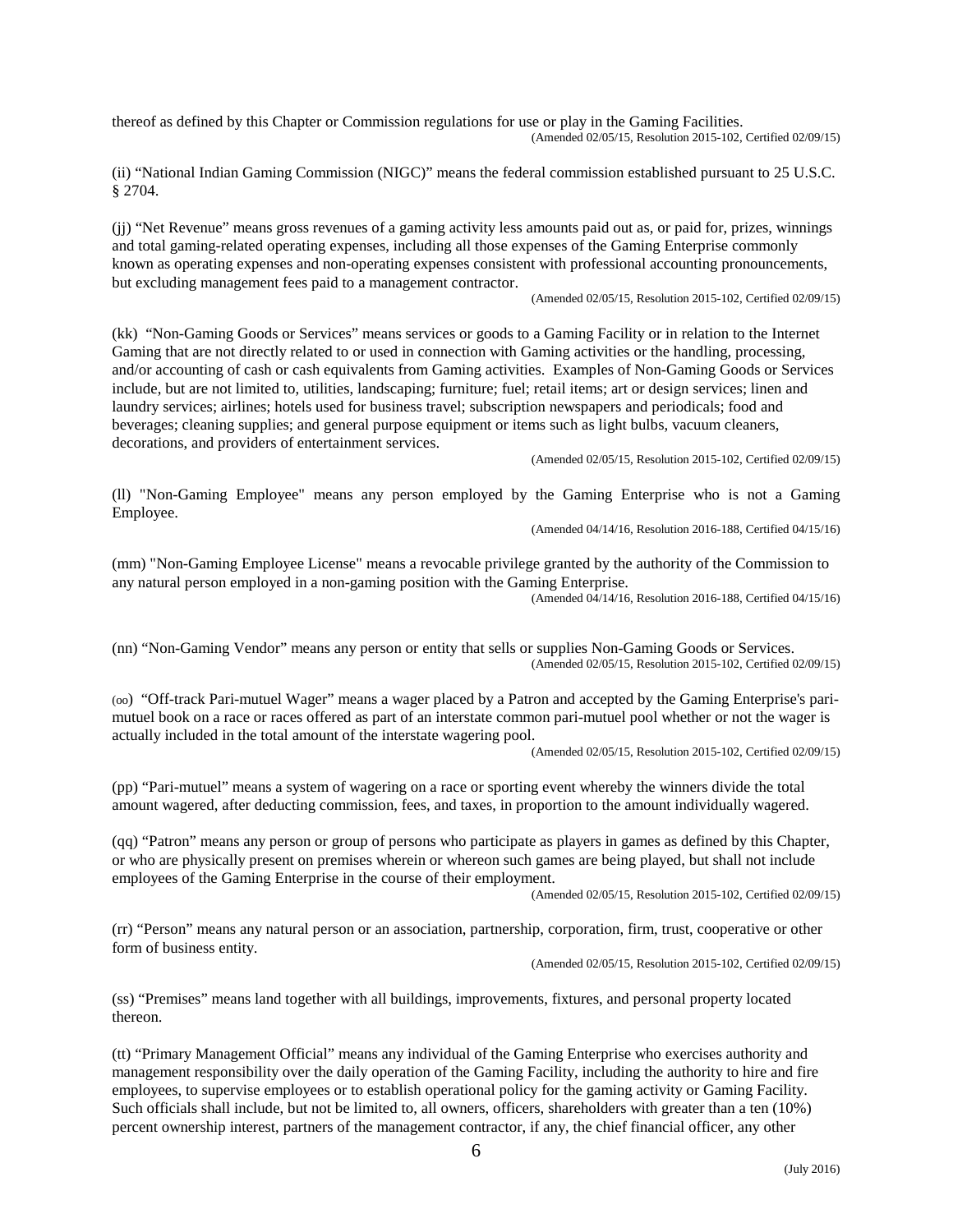person who has financial management responsibility, and any other person designated by the Commission as a primary management official.

> (Amended 02/05/15, Resolution 2015-102, Certified 02/09/15) (Amended 04/14/16, Resolution 2016-188, Certified 04/15/16)

(uu) "Principal" means with respect to any management contractor or business entity:

(1) Each of its officers and directors;

(2) Each of its principal management employees, including any chief executive officer, chief financial officer, chief operating officer or general manager; Each of its owners or partners, if an unincorporated business;

(3) Each of its shareholders who own more than ten (10%) percent of the shares of the corporation, if a corporation;

(4) Each person other than a banking institution who has provided financing for the entity constituting more than ten (10%) percent of the total financing of the entity; and

(5) Each of the beneficiaries, or trustees of a trust.

(Amended 02/05/15, Resolution 2015-102, Certified 02/09/15)

(vv) "Race book" means the business of accepting wagers upon the outcome of any event held at a track which uses the pari-mutuel system of wagering.

(ww) "Regulation" means a rule, standard, directive or statement of general applicability which effectuates the provisions and policy of the Commission, this Chapter or the policy of the Tribes.

(xx) "Reservation" or "Tribal Lands" means all lands within the exterior boundaries of the Tribes' reservation, and lands otherwise enumerated in 18 U.S.C.1151 and 25 U.S.C. 2703(4).

(Amended 02/05/15, Resolution 2015-102, Certified 02/09/15)

(yy) "State" means the State of Washington, its authorized officials, agents and representatives.

(zz) "Track" means an in-state or out-of-state facility licensed to operate horse or other racing where pari-mutuel wagering on races is conducted. Where applicable, the term also includes a person or governmental agency in or outside a state that operates a track or shares in its revenues and also includes an association of tracks.

(aaa) "Tribal Court" means the Courts of the Confederated Tribes of the Colville Reservation exercising their constitutional functions.

(bbb) "Tribal Law Enforcement Agency" means the police force of the Tribes established and maintained by the Tribes pursuant to the Tribes powers of self-government to carry out law enforcement on Colville Indian lands. (Amended 02/05/15, Resolution 2015-102, Certified 02/09/15)

(ccc) "Tribal-State Compact or Compact" means a written document, either negotiated and agreed to by the Colville Tribes and an official or agency of the State of Washington, or prescribed by the Secretary pursuant to 25 U.S.C. §  $2710(d)(7)(B)(vii)$ , governing the conduct of Class III gaming activities on Colville Indian lands.

(Amended 02/05/15, Resolution 2015-102, Certified 02/09/15)

(ddd) "Tribes" and "Tribal" means the Confederated Tribes of the Colville Reservation.

# COLVILLE TRIBAL GAMING COMMISSION

### 6-5-50 Establishment

The Colville Tribal Gaming Commission having been established under the Tribes' prior Gaming Code, which was approved by the NIGC on July 21, 1995, shall continue to act as the gaming regulatory body of the Tribes and be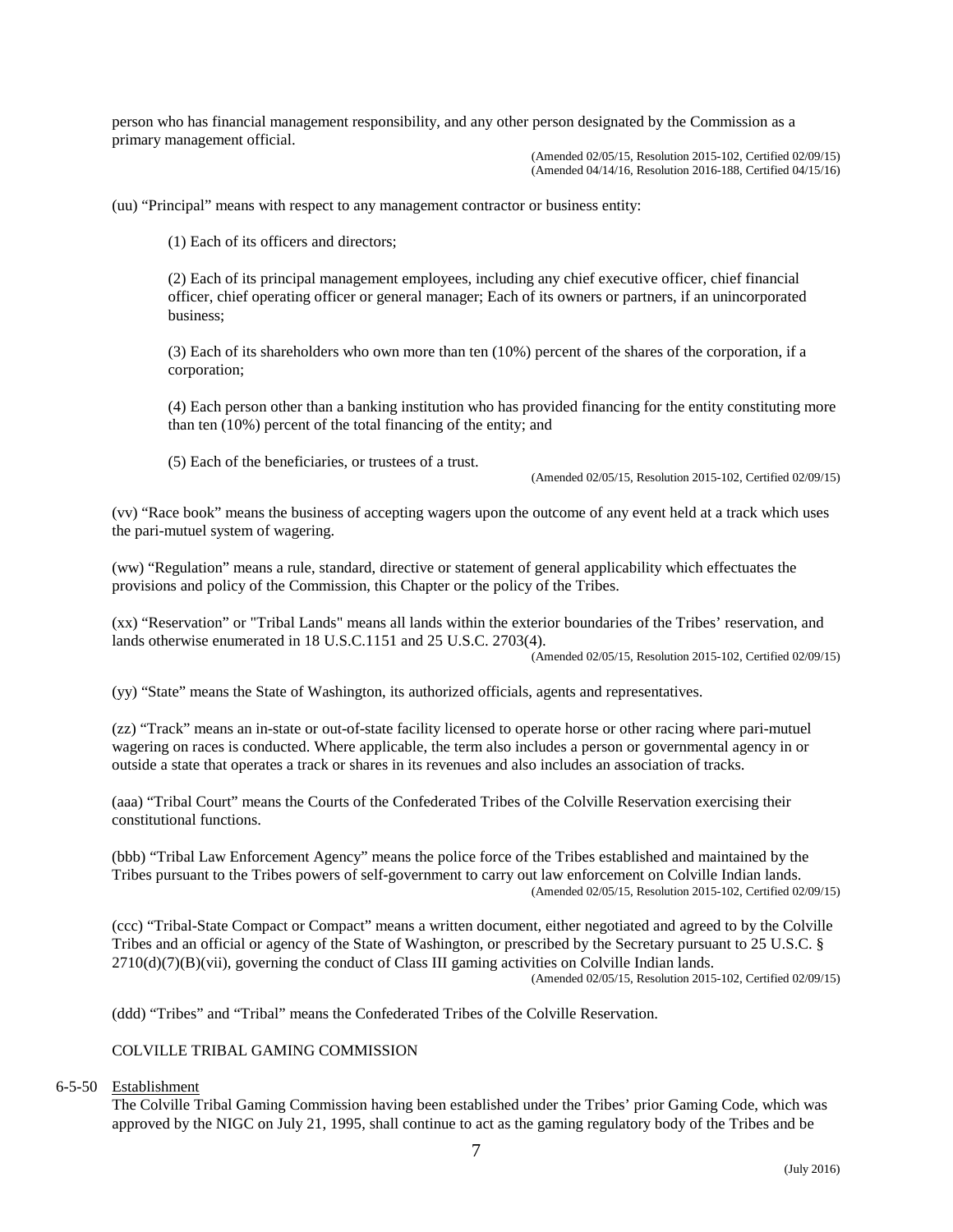responsible for carrying out regulatory functions as defined in this Chapter. The Commission shall consist of five members, at least two of whom shall be members of the Tribes, but none of whom shall be employees or managers of the Gaming Enterprise.

> (Amended 02/05/15, Resolution 2015-102, Certified 02/09/15) (Amended 6/6/13, Resolution 2013-385, Certified 6/14/13)

# 6-5-51 Composition

The five members of the Commission shall be appointed by resolution of the Council to a term of three (3) years commencing on the date of their appointment. Three Commissioners shall constitute a quorum. Once appointed, Commission members may serve beyond the expiration of his or her term until a successor has been appointed. The Commission shall elect a Chairman, and any other Commission officers it sees fit from the Commissioners. (Amended 02/05/15, Resolution 2015-102, Certified 02/09/15)

# 6-5-52 Vacancy

Should any vacancy in the Commission occur, the position shall be filled by appointment of the Business Council. The terms of office of each person appointed to fill a vacant position shall be for the balance of the unexpired term for such position; provided, however, that any prospective appointee must meet the qualifications established by this Chapter. The Business Council may appoint Commissioners on a *pro tempore* basis if the need arises. *Pro tempore* appointments shall not exceed three months.

(Amended 02/05/15, Resolution 2015-102, Certified 02/09/15)

### 6-5-53 Qualifications of Commissioners

The Commissioners shall be at least twenty-five (25) years of age and shall have substantial education or experience in gaming operations, the practice of gaming law, gaming control, law enforcement, accounting, or public administration. No member or employee of the Commission shall participate as a player in any gaming activities conducted by the Tribes or have a financial interest in, or management responsibility for, any gaming activity. No member or employee of the Commission shall have been convicted of any gaming-related offense or any crime involving an element of untruthfulness or dishonesty, including but not limited to fraud, theft, bribery, or embezzlement, regardless of the degree of the offense, by any court of law. (Amended 02/05/15, Resolution 2015-102, Certified 02/09/15)

(Amended 2/24/12, Certified 3/8/12, Resolution 2012-81)

# 6-5-54 Removal of Members

(a) A Commissioner may only be removed by the Colville Business Council or the Commission for cause, which shall include, without limitation, gross neglect of duty or misconduct; conviction of a felony, any gaming related offense, or any offense of any degree involving dishonesty or untruthfulness; solicitation or acceptance of bribes; excessive use of intoxicants or controlled substances; and any conduct which threatens the honesty or integrity of the Commission or otherwise violates the letter or intent of this Chapter.

(b) Notice of a proposed suspension and/or removal shall be provided to the Commissioner at least fourteen (14) days in advance of the date set for a hearing before the Business Council, which notice shall state the cause or causes for removal with sufficient particularity to put the Commissioner on notice of the nature of the charges against him or her. The Commissioner shall be afforded the right to respond to the charges and present evidence in his or her defense at a hearing convened by the Business Council.

(c) The decision of the Business Council following the hearing shall be final and binding and shall not be subject to judicial review.

(d) The Commissioner shall be removed by the Business Council and the position deemed immediately vacant if the Commissioner is convicted by a court of law of any felony or any offense of any degree involving an element of untruthfulness or dishonesty.<br>(Amended 02/05/15, Resolution 2015-102, Certified 02/09/15)

# 6-5-55 Compensation

The members of the Commission shall serve on a part-time basis as needed to perform the functions established by this Chapter. Compensation for the Commissioners shall be set by the Business Council after considering the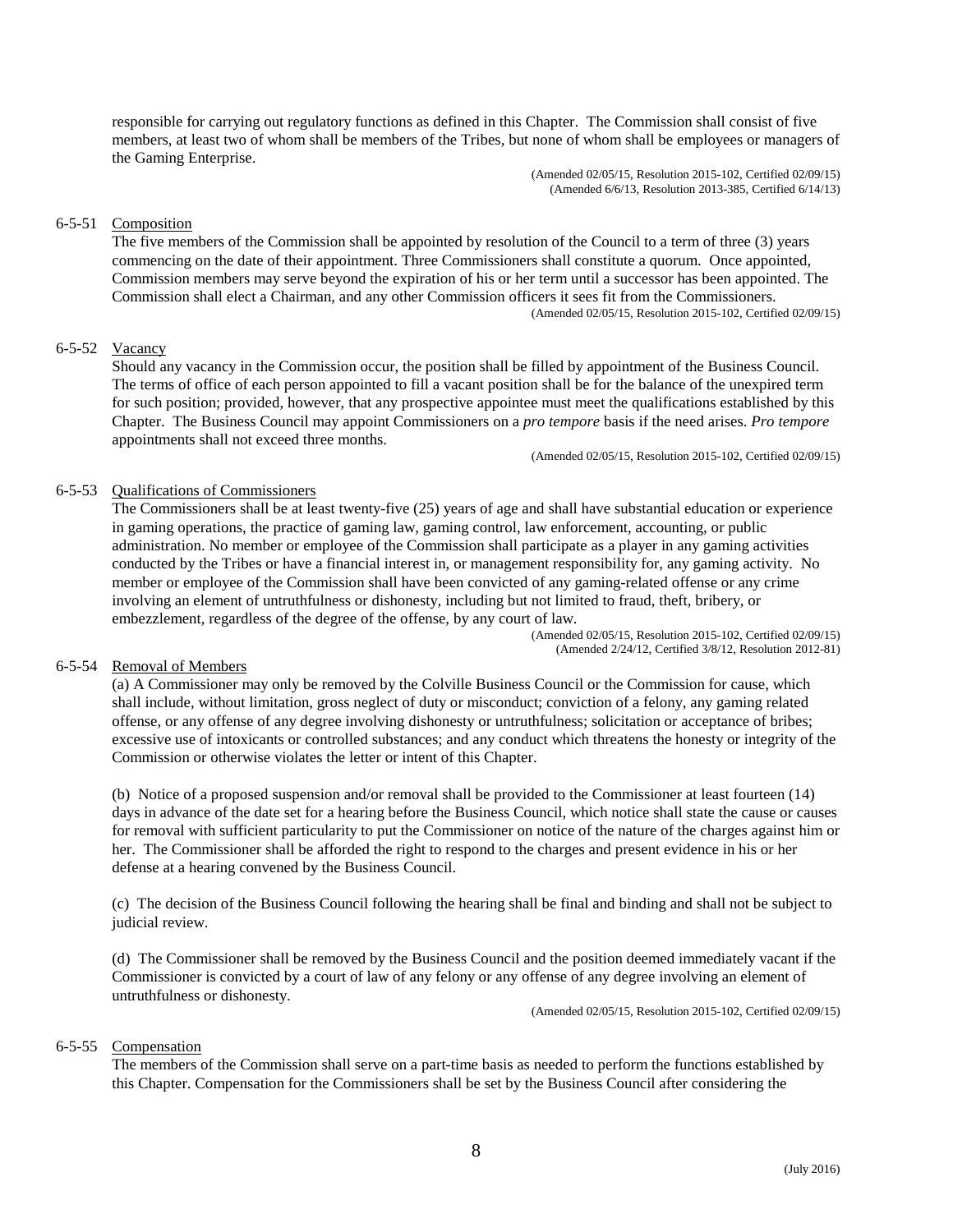recommendation of the Commission, provided that once established, compensation shall not be reduced during a Commissioner's term.

(Amended 02/05/15, Resolution 2015-102, Certified 02/09/15)

# 6-5-56 Confidentiality

Any record or document maintained by the Commission shall not be subject to being produced, copied, or disclosed in any manner, except by order of a court of competent jurisdiction, by request pursuant to a Compact provision, or by request of an administrative agency of the United States, if the Commission determines that the disclosure of such information would be harmful to the effective and fair regulation of gaming, would disclose trade secrets or proprietary information, or would impair ongoing investigations. Information and records of the Commission shall be deemed confidential and may not be disclosed except pursuant to the discretion of the Commission in proceedings before it, as required by the Compact or this Chapter, or pursuant to a court order of competent jurisdiction.<br>(Amended 02/05/15, Resolution 2015-102, Certified 02/09/15)

# 6-5-57 Powers and Duties of the Commission

The Commission shall have independent authority to exercise any reasonable power and authority necessary to perform the duties, functions, and responsibilities assigned hereunder. The Commission's duties and responsibilities shall be limited and specific to regulatory functions, as distinguished from the management and operational functions of the Gaming Enterprise. The Colville Tribal Gaming Commission will fairly and impartially administer the provisions of this Chapter, and shall have and perform powers and duties as prescribed by this Chapter, which include the following powers and duties, which shall be exercised consistently with IGRA, the Compact, this Chapter, and all applicable tribal and federal laws, rules, regulations, and policies:

(a) Administer this Chapter, by exercising all powers necessary to accomplish the purposes of this Chapter and recommend to the Business Council amendments to this Chapter.

(b) Provide regulatory oversight for purposes of safeguarding the honesty, integrity, fairness of the Tribes' gaming operations and the security of the Tribes' gaming revenues through an on-going program of reviews and audits and regulation of all gaming revenues. All money or thing of value commingled with gaming revenue shall be subject to the Commission's regulatory oversight.

(Amended 04/14/16, Resolution 2016-188, Certified 04/15/16)

(c) Establish, adopt and enforce rules and regulations in furtherance of the regulatory purposes of this Chapter and the performance of its administrative, licensing, and regulatory functions.

(d) Establish by written regulation and provide regulatory oversight of the Tribes' gaming activities, including parimutuel betting and amusement games, which may hereafter be authorized in accordance with this Chapter.

(e) Verify that all authorized Internet Gaming Systems are designed in a manner that requires players to verify their identity and physical location prior to game play.

(f) Verify implementation of appropriate data security standards to prevent Internet Gaming System access to persons whose age and location have not been verified.

(g) Verify that the Tribes' Gaming Facilities are constructed, maintained, and operated in a manner that adequately protects the environment and public health and safety

(h) Assess and collect fees and payments established by this Chapter or by regulation.

(i) Adopt and submit to the Business Council an annual proposed operating budget.

(j) Retain legal counsel and professional services, including investigative services, to assist in any matters over which the Commission possesses jurisdiction.

(k) Conduct or cause to be conducted background investigations and a review of the prior activities, reputation, habits, and associations, as prescribed by law, of all Key Employees and Primary Management Officials, Principals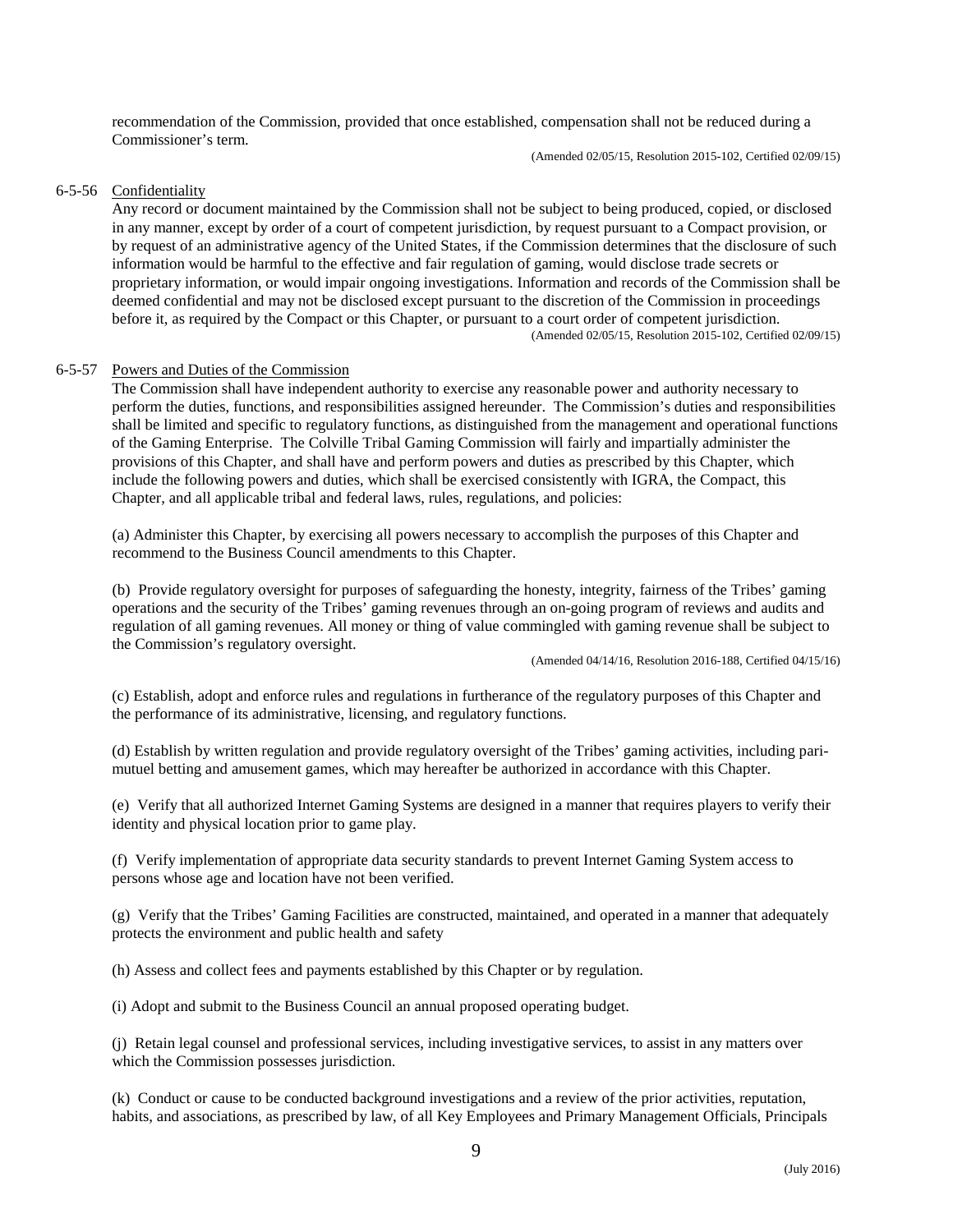of Gaming Vendors and Internet Gaming Service Providers, provided that the licensure of licensed professionals, such as certified public accountants, attorneys, among others, shall not be required if such licensed professionals are retained by the Gaming Commission or Gaming Enterprise to provide services covered by a professional license or certification.

(l) Issue, renew, suspend, condition, and/or revoke all licenses, registrations, and permits, as appropriate and in accordance with the provisions of this Chapter, in a manner that adheres to fundamental fairness and basic principles of due process of law.

(Amended 04/14/16, Resolution 2016-188, Certified 04/15/16)

(m) Develop and implement a program of registration for Non-Gaming Vendors subject to less stringent standards than are otherwise required for the issuance of a license for providers of gaming goods and services

(n) Establish, adopt, and enforce regulations to govern the administration, conditioning, provision, suspension, and revocation of Non-Gaming Employee Licenses in accordance with the provisions of this Chapter, in a manner that adheres to fundamental fairness and basic principles of due process of law.

(Amended 04/14/16, Resolution 2016-188, Certified 04/15/16)

(o) Establish and revise tribal internal control standards for Class II and Class III gaming activities, as well as reasonable and necessary control standards for Class I gaming.

(p) Classify and license Class I, Class II, and Class III games consistent with IGRA.

(q) Verify that those gaming promotions that require game play as a condition of eligibility are subject to rules established and implemented by the Gaming Enterprise.

(r) Develop and administer internal agency forms as are necessary to carry out the provisions of this Chapter and any regulations promulgated thereunder.

(s) Establish a program providing a process for excluding persons from the premises of any Gaming Facility or Internet Gaming permanently or for a set term as more fully set forth in Chapter 6-5-212 of this Code

(t) Investigate violations of this Chapter, the IGRA, any applicable Compact, and any other applicable laws and regulations pertaining to the Tribes' gaming activities, including rules and regulations issued thereunder, and take appropriate enforcement action or refer any matter to a criminal law enforcement agency for investigation and possible prosecution.

(u) Impose or levy, for cause, reasonable sanctions and/or civil penalties for violations of this Chapter, the IGRA, any applicable Compact, and any other applicable laws and regulations pertaining to the Tribes' gaming activities in accordance with this Chapter and consistent with principles of fundamental fairness and due process of law.

(v) Conduct hearings pertaining to all matters arising under this Chapter, including Patron disputes, licensure matters, violations, sanctions, and penalties.

(w) Issue and serve subpoenas for the production of documents, things, or persons and to administer oaths or affirmations, and to require testimony under oath or affirmation before the Commission in the course of any investigation or hearing conducted under this Chapter, for which process and notices shall be served in the manner provided by this Chapter.

(x) Work with law enforcement and regulatory agencies as needed to carry out the Commission's duties and responsibilities.

(y) Issue such orders and directives as may be necessary to effect compliance with all applicable laws, regulations, and the Compact.

(z) Ensure and verify that an independent financial audit of the Gaming Enterprise is performed annually, which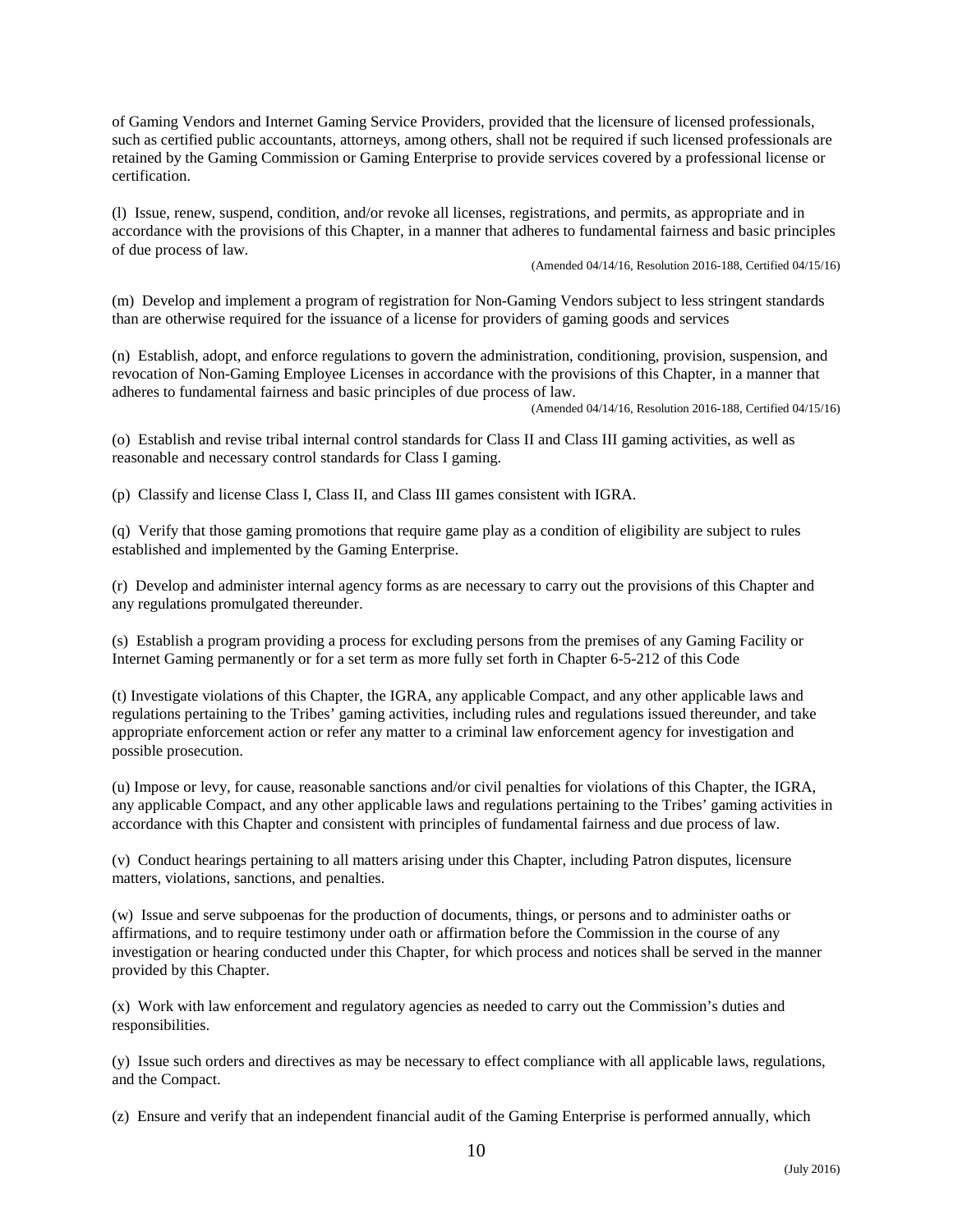encompasses a sampling of contracts for services and supplies totaling over \$25,000.00 in a year as well as agreed upon procedures to measure compliance with the operation's internal control procedures.

(aa) Conduct or cause to be conducted audits and compliance reviews.

(bb) Establish regulations requiring the Gaming Enterprise to provide notice to the Gaming Commission of any patron prize claims or personal injury or property damage claims.

(Amended 02/05/15, Resolution 2015-102, Certified 02/09/15)

# 6-5-58 Tribal Gaming Agents (Inspectors)

The Commission shall have primary responsibility for the regulatory oversight of Tribal gaming operations to assure the integrity of such operations and shall, for that purpose, employ non-uniformed inspectors who shall be present in all gaming facilities during all hours of operation and who shall be under the sole supervision of the Commission and not that of any management employees of the Gaming Enterprise. Such inspectors shall have unrestricted access to all areas of the Gaming Facilities at all times, and personnel employed by the Gaming Enterprise shall for such purposes provide such inspectors access to locked and secured areas of the Gaming Facilities; subject, however, to the tribal internal control standards applicable to the Gaming Enterprise. Such inspectors shall promptly report to the Commission regarding any failure by the Gaming Enterprise to comply with any of the provisions of this Chapter and any other applicable laws, codes, regulations, and ordinances of the Tribes or the United States or as specified by Compact.

(Amended 02/05/15, Resolution 2015-102, Certified 02/09/15)

# 6-5-59 Investigations

The Commission may on its own initiative investigate any aspect of the operations of the Gaming Enterprise in order to protect the public interest in the integrity of such gaming activities, and to prevent improper or unlawful conduct in the course of such gaming activities, and shall investigate any report of a failure of the Gaming Enterprise to comply with the provisions of this Chapter and any applicable Compact and may require the Gaming Enterprise to take any corrective action deemed necessary by the Commission upon such terms and conditions as the Commission may determine appropriate. The Commission may compel any person employed by or doing business with the Gaming Enterprise to appear before it and to provide such information, documents or other materials as may be in their possession to assist in any such investigation.

(Amended 02/05/15, Resolution 2015-102, Certified 02/09/15)

# 6-5-60 Public Safety Plan

The Gaming Enterprise shall prepare or cause to be prepared a plan for the protection of public safety and the physical security of Patrons in each Gaming Facility.

(Amended 02/05/15, Resolution 2015-102, Certified 02/09/15)

# 6-5-61 Public Health and Safety Standards

(a) Each Gaming Facility shall be constructed, maintained, and operated in a manner that protects the environment and the public health and safety. It shall be the responsibility of the Gaming Enterprise to operate in compliance with all applicable public health and safety standards in accordance with this Chapter and such other provisions of tribal law as may be applicable. At a minimum, the Gaming Enterprise shall prepare and implement an emergency preparedness plan, and obtain periodic health and safety inspections by qualified inspectors including food, drinking water, and fire inspections for each Gaming Facility. With regard to Gaming Facility construction, the Gaming Enterprise shall comply with applicable buildings codes and shall cause to be conducted inspections by qualified inspectors for all major building systems, including electrical, plumbing, heating and air conditioning, and fire suppression in accordance with applicable standards, the results of which shall be submitted to the Commission.

(b) It shall be the responsibility of the Commission to verify that the Gaming Enterprise complies with this Chapter and all applicable public health and safety standards and to ensure that such standards are implemented in each Gaming Facility in accordance with this Chapter or such other provisions of tribal law as may be applicable. Prior to issuing a facility License for any Gaming Facility, the Commission shall verify that the Gaming Facility has passed all requisite health and safety inspections.

(c) In complying with this Chapter, the Gaming Enterprise or the Commission may utilize the services of other tribal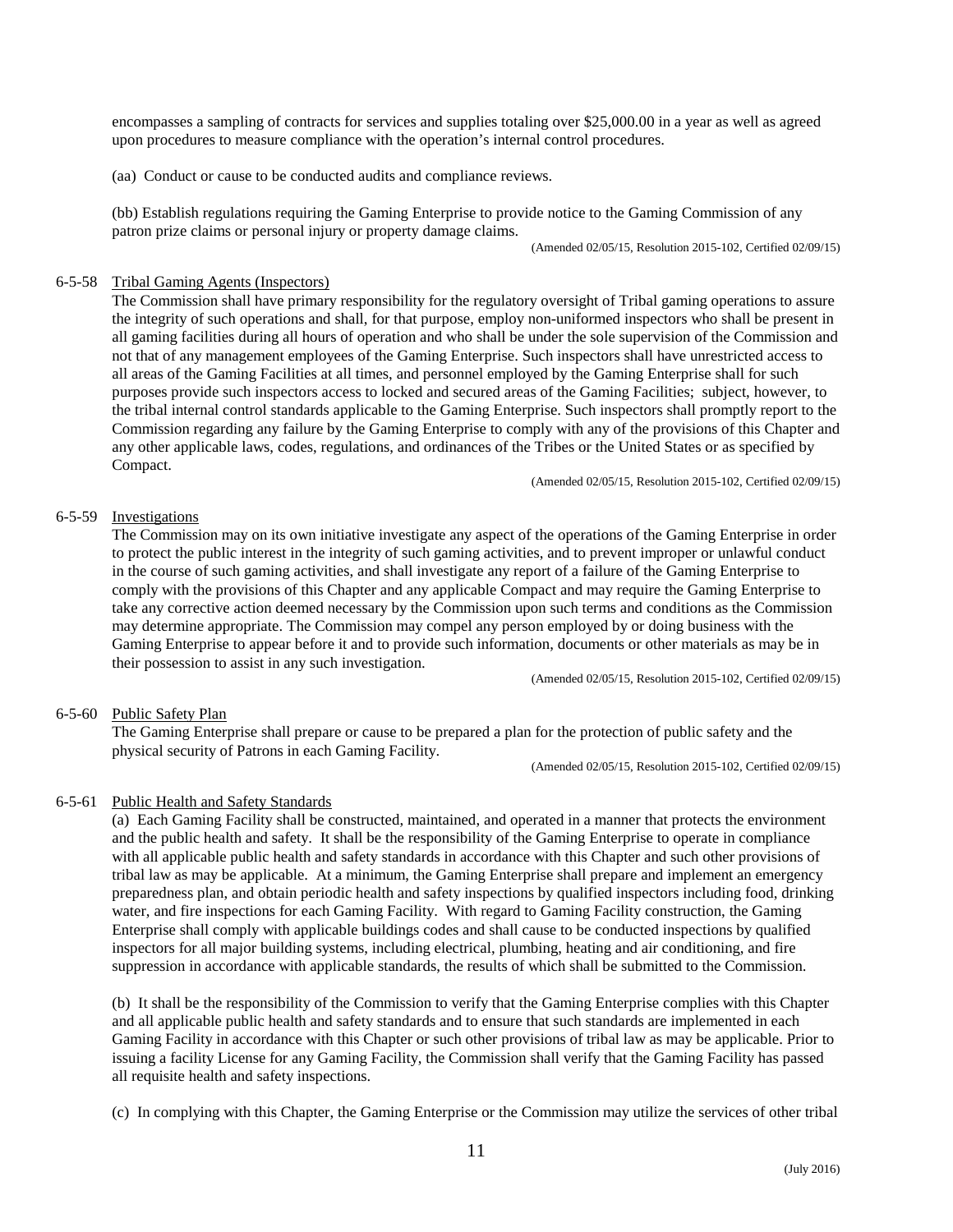agencies, qualified independent inspectors, federal agencies, such as, for example, the Indian Health Service, or other qualified persons, agencies, or entities to perform such inspections. All inspections shall be performed by persons, agencies, or entities properly qualified to conduct such inspections. (Amended 02/05/15, Resolution 2015-102, Certified 02/09/15)

# 6-5-62 Insurance

The Gaming Enterprise shall secure and maintain a public liability policy for each Gaming Facility at such levels and limits as are appropriate for the size and scale of the facility or as otherwise established by tribal law, regulation, or policy. This requirement for the maintenance of public liability insurance shall in no way be construed as a waiver of the Tribes' sovereign immunity from suit or that of any of its entities or instrumentalities, including any agent, official or employee, provided that the insurer shall not assert the Tribes' sovereign immunity to defeat any legitimate claim up to the limits of the policy.

(Amended 02/05/15, Resolution 2015-102, Certified 02/09/15)

# 6-5-63 Budget

The Commission may adopt an annual operation budget which shall be subject to the approval of the Business Council and may in accordance with said budget employ such staff from time to time as it deems necessary to fulfill its responsibilities under this Chapter, and may obtain legal counsel and other professional services, including investigative services, to assist the Commission with respect to any of the matters over which the Commission exercises jurisdiction. The expenses of the Commission in accordance with such budget shall be assessed against the Gaming Enterprise and the Gaming Enterprise shall pay such assessment to the Tribes.

(Amended 02/05/15, Resolution 2015-102, Certified 02/09/15)

# 6-5-64 Chairman

The Chairman of the Commission or any other member of the Commission acting in the absence of the Chairman may, whenever s/he deems it necessary to protect the public interest in the integrity of Tribal gaming operations, issue in the name of the Commission any order which the Commission has the power to issue, to the Gaming Enterprise or any licensee, registrant, employee or contractor of the Gaming Enterprise or to any other person within the jurisdiction of the Tribes to take any action or cease and desist from any action as may be required to protect the public interest; provided, that such order shall be subject to review by the Commission at its earliest opportunity, whereupon it may be confirmed or vacated by the Commission.

(Amended 02/05/15, Resolution 2015-102, Certified 02/09/15)

### 6-5-65 Commission Director

The Commission shall appoint an individual to serve as a full time director of the Commission to administer its responsibilities on a day-to-day basis and to oversee Commission staff. The Commission Director shall be subject to a background investigation prior to appointment and must meet the eligibility standard set forth herein. The Commission Director shall be responsible for coordination of the functions of the Commission with Tribal law enforcement and other law enforcement agencies. The Commission may authorize and delegate authority to the Commission Director to conduct a preliminary investigation and render a recommendation to the Commission with respect to the grant or denial of any License, the imposition of any penalty, the investigation of any complaint, or any other action within the jurisdiction of the Commission. Furthermore, the Commission may delegate to the Commission Director such other powers as the Commission possesses, including any powers relating to any hearing, investigation or inquiry. The Commission or Director may designate an Acting Director from the Commission staff, from time to time to perform the Director's duties in the Director's absence and/or in the case of possible conflicts of interest. The Director shall have authority to issue interpretations of Colville Gaming law at the request of a representative of the Gaming Enterprise, a licensee, a license applicant, or *sua sponte.* Appeal of such interpretations shall be made to the Commission pursuant to the Commission's hearing procedures.

(Amended 02/05/15, Resolution 2015-102, Certified 02/09/15)

### 6-5-66 Procedures of the Commission

(a) Regular meetings of the Commission may be held with or without notice, and at such time and place as shall from time to time be fixed by the Commission. Unless otherwise specified by the Commission, no notice of such regular meeting shall be necessary.

(b) Special meetings of the Commission may be called by the Chairman or the Commission Director. The person or persons calling the special meeting shall fix the time and place thereof. Neither the business to be transacted at, nor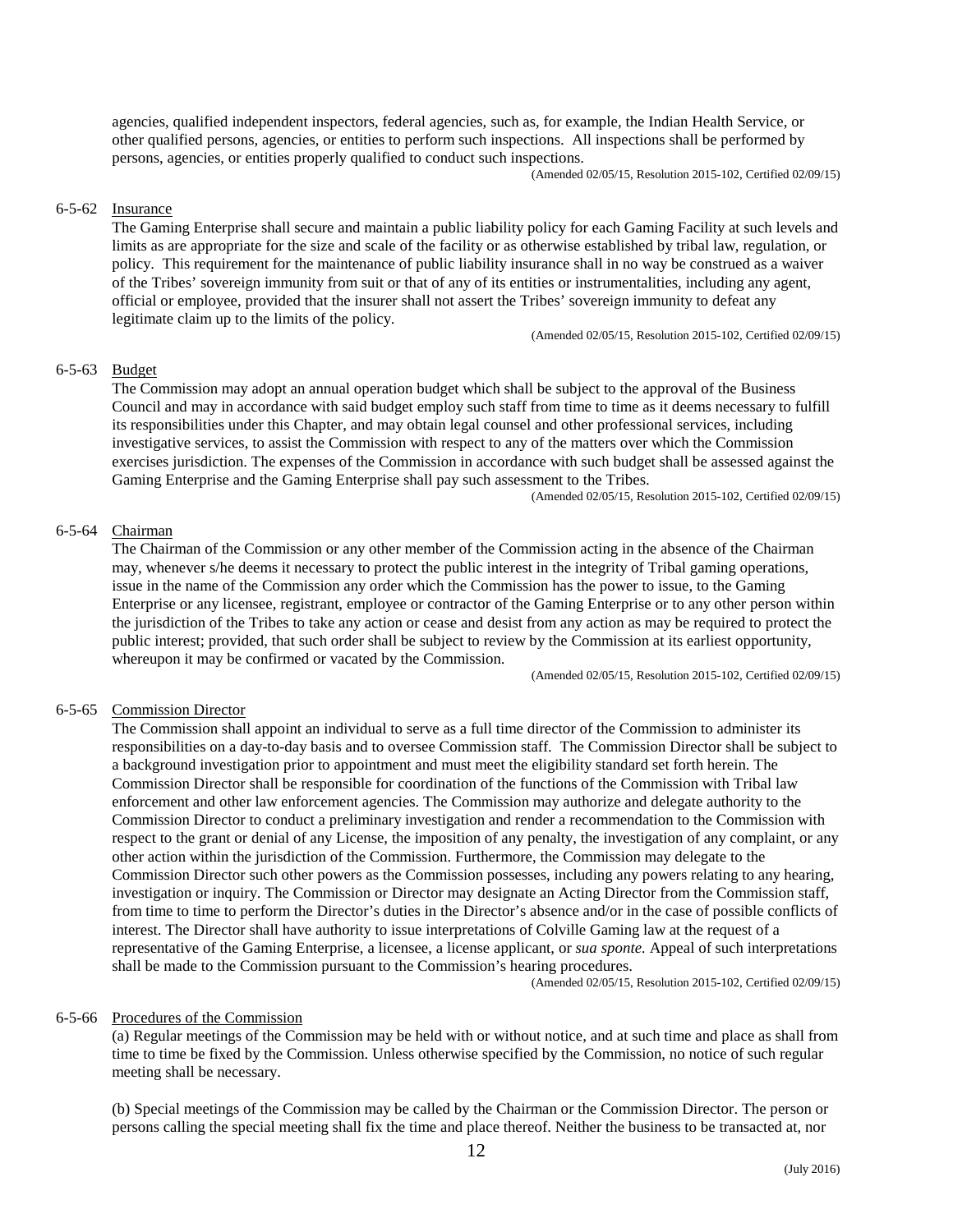the purpose of, any regular or special meeting of the Commission needs to be specified in any notice of the meeting.

(c) At any meeting of the Commission, a majority of the members then in office shall constitute a quorum for the transaction of business. The vote of a majority of the members present at a meeting at which a quorum is present shall be the act of the Commission. The Chairman shall preside at all meetings of the Commission unless the Chairman designates another member to preside in his or her absence.

(d) Any action required or permitted to be taken at a meeting of the Commission may be taken without a meeting if all of the members sign written consents setting forth the action taken or to be taken, at any time before or after the intended effective date of such action. Such consents shall be filed with the minutes of the Commission, and shall have the same effect as a unanimous vote or resolution of the Commission at a duly called meeting thereof. Any such action taken by unanimous written consents may, but need not be, set forth in such consents in the form of resolutions or votes.

(e) Members of the Commission may participate in a meeting of the Commission by means of conference telephone or similar communications equipment by means of which all persons participating in the meeting can hear each other, and participation in a meeting in such matter by any member who does not object at the beginning of such meeting to the holding thereof in such manner shall constitute presence in person at such meeting.

(f) No final action of the Commission to impose a penalty pursuant to this Chapter, or to deny or revoke a License issued by the Commission, shall be valid unless the person affected has been given notice of the proposed action, including the cause therefore, and, upon request, the opportunity to appear and be heard before the Commission, either in person or through a representative or legal counsel, and to submit such evidence as the Commission deems relevant to the matter at issue. If, however, the Commission deems it necessary to protect the public interest in the integrity of the gaming activities, the Commission may take an action with immediate effect as it deems required, and shall thereupon provide notice and an opportunity to be heard to the affected person as soon as is reasonably practicable following such action, provided that in no event shall such notice be provided later than thirty (30) days from when such action was taken.<br>(Amended 02/05/15, Resolution 2015-102, Certified 02/09/15)

# **HEARINGS**

# 6-5-70 Commission Hearings

(a) Any person or licensee who has received notice of an adverse action or decision by the Commission pursuant to this Chapter may submit a written request for a hearing before the Commission within thirty (30) days following receipt of such notice. The Commission shall thereupon afford the respondent an opportunity to appear and be heard before the Commission, either in person or through a representative or legal counsel, and to submit such evidence as the Commission deems relevant to the matter at issue. Thereafter the Commission may either affirm, modify, reverse, or vacate its decision.

(b) For licensing hearings, the applicant or Licensee shall be required as applicable to show cause: 1) why the Commission's action(s) or decision(s) should not issue; 2) why the application in question should not be denied; 3) why the License in question should not be revoked or suspended; or 4) why special conditions or limitations upon a License should not be imposed.

(c) Any hearing conducted under this subsection may, at the direction of the Commission, be conducted by the Commission Director or by one or more members of the Commission designated by the Commission for that purpose.

(d) Any person or Licensee who fails to request a hearing within thirty (30) days following the date of issuance of any notice of an adverse decision or who fails to appear at the hearing after being duly notified of the date, time, and place of such hearing, shall be deemed in default and the action of the Commission shall be deemed final and unappealable.

(Amended 02/05/15, Resolution 2015-102, Certified 02/09/15)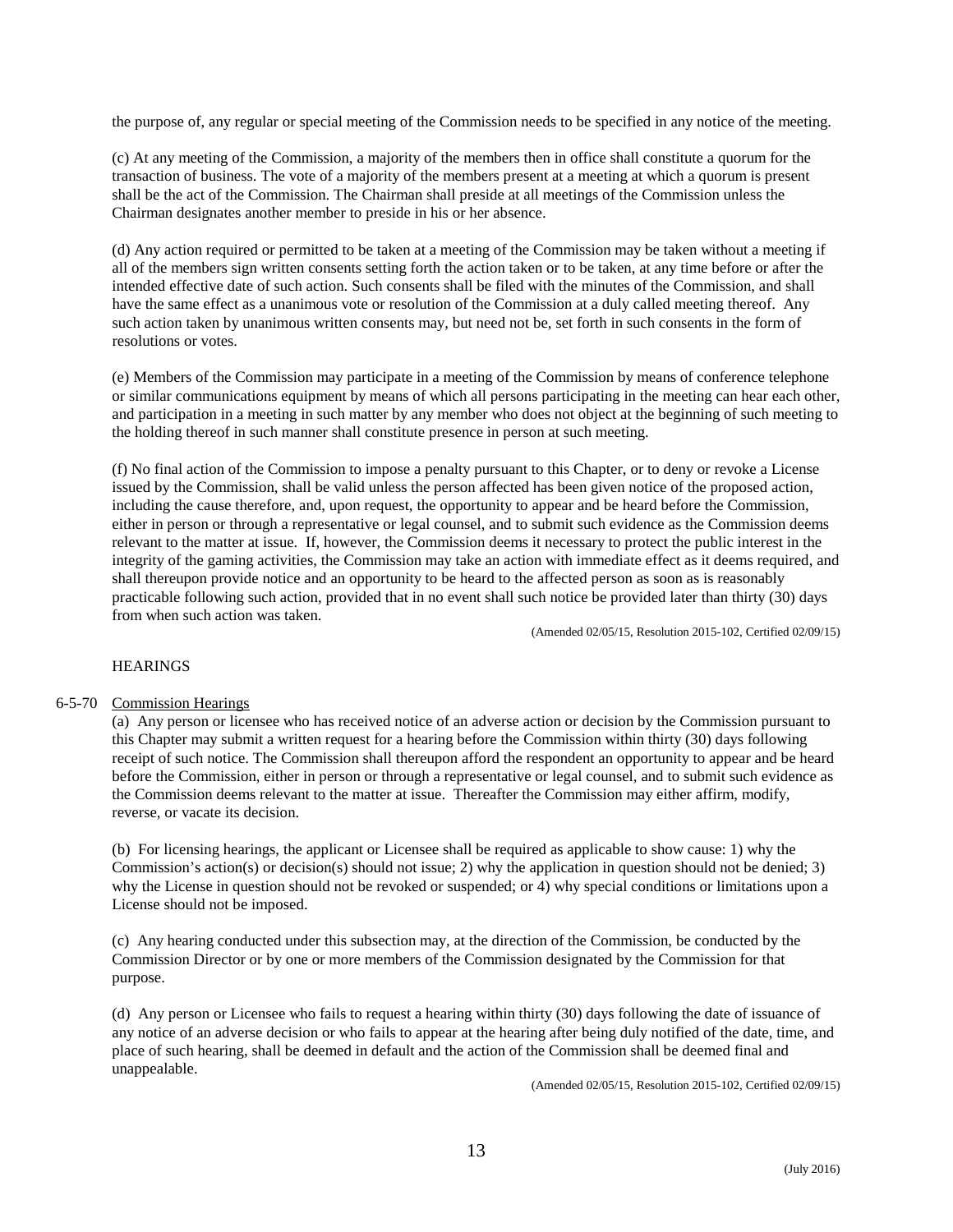# 6-5-71 Final Determinations

The Commission shall, within forty-five (45) days, or less, pursuant to Commission regulation, of the hearing, issue a final written determination, which may be in the form of an order or an opinion or both, but which shall contain a finding(s) of fact and conclusion(s) of law.

(Amended 02/05/15, Resolution 2015-102, Certified 02/09/15)

# 6-5-72 Commission Conflicts

In the event that a conflict of interest arises in relation to the subject or subject matter of the hearing, the conflicted Commissioner shall recuse himself/herself from hearing the issue. A conflicted Commissioner may also be recused by vote of the Commission. The vote shall be conducted by the remaining Commissioners, and shall be supported by a reasoned basis describing the alleged conflict. In the event that enough Commissioners to deny a quorum are conflicted, the Commission, by majority vote, may appoint <sup>a</sup> qualified hearing officer pro tem. (Amended 02/05/15, Resolution 2015-102, Certified 02/09/15)

# 6-5-73 Appeals

(a) Any affected party may appeal any final decision of the Commission within thirty (30) days after such decision by filing a notice of appeal with the Colville Tribal Court pursuant to Colville Tribal Code Chapter 2-4. Upon such filing, the Commission shall submit the full record of the proceeding with the Tribal Court.

(b) Upon hearing of the appeal, the Tribal Court shall give proper deference to the administrative expertise of the Commission. The Tribal Court shall not set aside, modify, or remand any determination, except in relation to the reasonableness of fines, penalties, or sanctions, by the Commission unless it finds the determination to be arbitrary and capricious, unsupported by substantial evidence, or contrary to law.

(c) The Tribal Court shall issue a written decision on all appeals, which decision shall be final.

(d) Failure to seek review of a final decision of the Commission in accordance with Chapter 2-4 shall constitute a waiver of all rights of appeal and shall deprive the Colville Tribal Court of jurisdiction over the matter.<br>(Amended 02/05/15, Resolution 2015-102, Certified 02/09/15)

# COMPLIANCE WITH THE ACT

### 6-5-90 Construction Consistent With IGRA and NIGC Regulations

(a) This Chapter shall be construed in a manner which conforms to the Act in all respects, and if inconsistent with the Act in any manner, the provisions of the Act shall govern.

(Amended 04/14/16, Resolution 2016-188, Certified 04/15/16)

(b) This Chapter shall be construed in a manner which conforms with the minimum requirements established in the NIGC regulations, and if inconsistent with the regulations, the regulations shall govern.

(Amended 04/14/16, Resolution 2016-188, Certified 04/15/16)

# 6-5-91 Limitation on Gaming Operation

In compliance with 25 U.S.C.  $\S$  2710(b)(2)(A), the Tribes shall have the sole proprietary interest and responsibility for the conduct of any gaming activity on Colville Indian lands; provided however, that nothing herein shall interfere with the exercise by any secured party of its rights under any financing agreement with the Tribes to enforce its security interests in personal property located on or within the premises on which such gaming activities may be conducted, or to enforce its rights against unobligated revenues of the Tribes from its gaming activities for the purpose of repayment of the debt obligations of the Tribes to such secured party in accordance with the lawful provisions of such agreements.

(Amended 02/05/15, Resolution 2015-102, Certified 02/09/15)

### 6-5-92 Application of Net Revenues

In compliance with 25 U.S.C. §§ 2710(b)(2)(B), net revenues from any gaming activity are not to be used for purposes other than:

(a) To fund Tribal government operations or programs;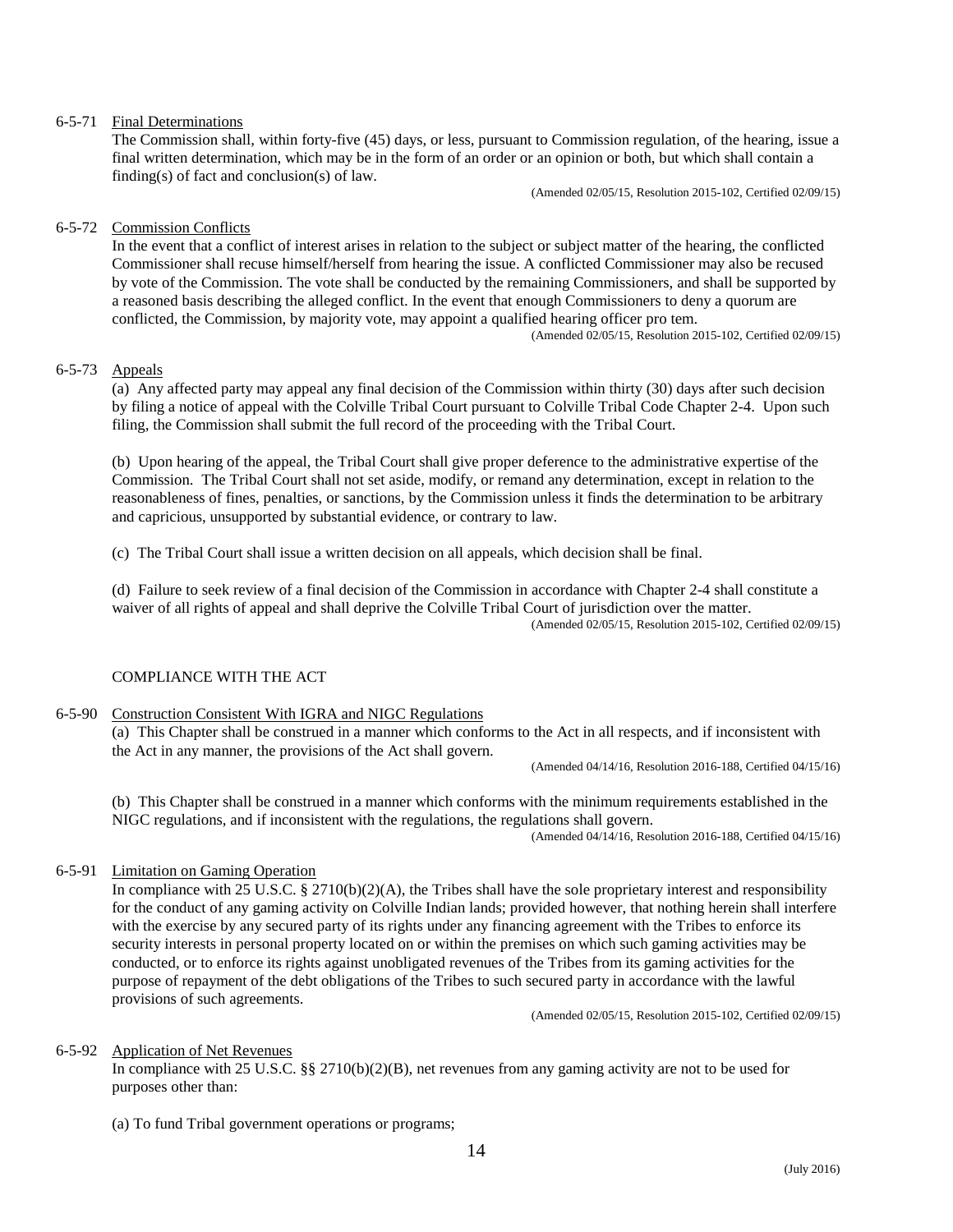- (b) To provide for the general welfare of the Tribes and its members;
- (c) To promote Tribal economic development;
- (d) To donate to charitable organizations; or
- (e) To help fund operations of local government agencies.

Net revenues from gaming may be used to make per capita payments to members of the Tribes upon the preparation of a plan to allocate revenues to the above uses and approval of the plan by the Secretary of the Department of Interior.

(Amended 02/05/15, Resolution 2015-102, Certified 02/09/15)

# 6-5-93 Annual Audit

In compliance with 25 U.S.C. §§ 2710(b)(2)(C) and (D), all gaming activities shall be subject to an audit by independent certified public accountants, not less than annually, and copies of the annual audit shall be provided to the NIGC. All contracts for supplies, services, or concessions for a contract amount in excess of \$25,000 annually (except contracts for professional legal or accounting services) relating to Class II or Class III gaming shall be subject to such audits.

# 6-5-94 Designation of Agent for Service of Process

The Commission Chairman is hereby designated as agent for service of any official determination, order, or notice of violation of this Chapter or of the Indian Gaming Regulatory Act. The Commission Chairman shall promptly report and provides copies of any such service to the Office of the Reservation Attorney.<br>(Amended 02/05/15, Resolution 2015-102, Certified 02/09/15)

# 6-5-95 Public Safety Standards

In compliance with IGRA the construction and maintenance of any Gaming Facilities, and the operation of gaming activities, shall be conducted in a manner which adequately protects the environment and the public health and safety and for that purpose shall comply with all applicable health, safety and environmental standards enacted by the Tribes, and to the extent that federal water discharge standards are specifically applicable to Colville Indian Lands, such federal standards shall govern. The Commission established by this Chapter shall be empowered to enforce these requirements in accordance with this Chapter and the health and safety codes of the Tribes unless enforcement authority is vested in another agency or department of the Tribes.

(Amended 02/05/15, Resolution 2015-102, Certified 02/09/15)

# 6-5-96 Background Investigations (Finding of Eligibility)

(a) In compliance with IGRA, all Primary Management Officials and Key Employees of any Class II or Class III Gaming Enterprise shall be licensed by the Commission and subject to the Commission's background investigations and ongoing review, including annual renewal of such Licenses. The Commission shall perform background investigations for Primary Management Officials and Key Employees according to requirements that are as stringent as those required by the NIGC regulations. The Commission shall review a person's prior activities, criminal records, if any, and reputation, habits, and associations to make a finding concerning the eligibility of the applicant for licensure as a Gaming Employee. The Commission shall deny or revoke such Licenses for any employee whose prior activities, criminal record, if any, or reputation, habits and associations pose a threat to the public interest or to the effective regulation of gaming, or create or enhance the dangers of unsuitable, unfair, or illegal practice and methods and activities in the conduct of gaming.

(Amended 04/14/16, Resolution 2016-188, Certified 04/15/16)

(b) In conducting a background investigation the Commission shall make requests from each Gaming Employee pursuant to IGRA, NIGC regulation, Commission regulation and applicable Compact provisions and shall verify this information.

(1) The information requested of each Primary Management Official and Key Employee shall be verified and include, but not be limited to, the following: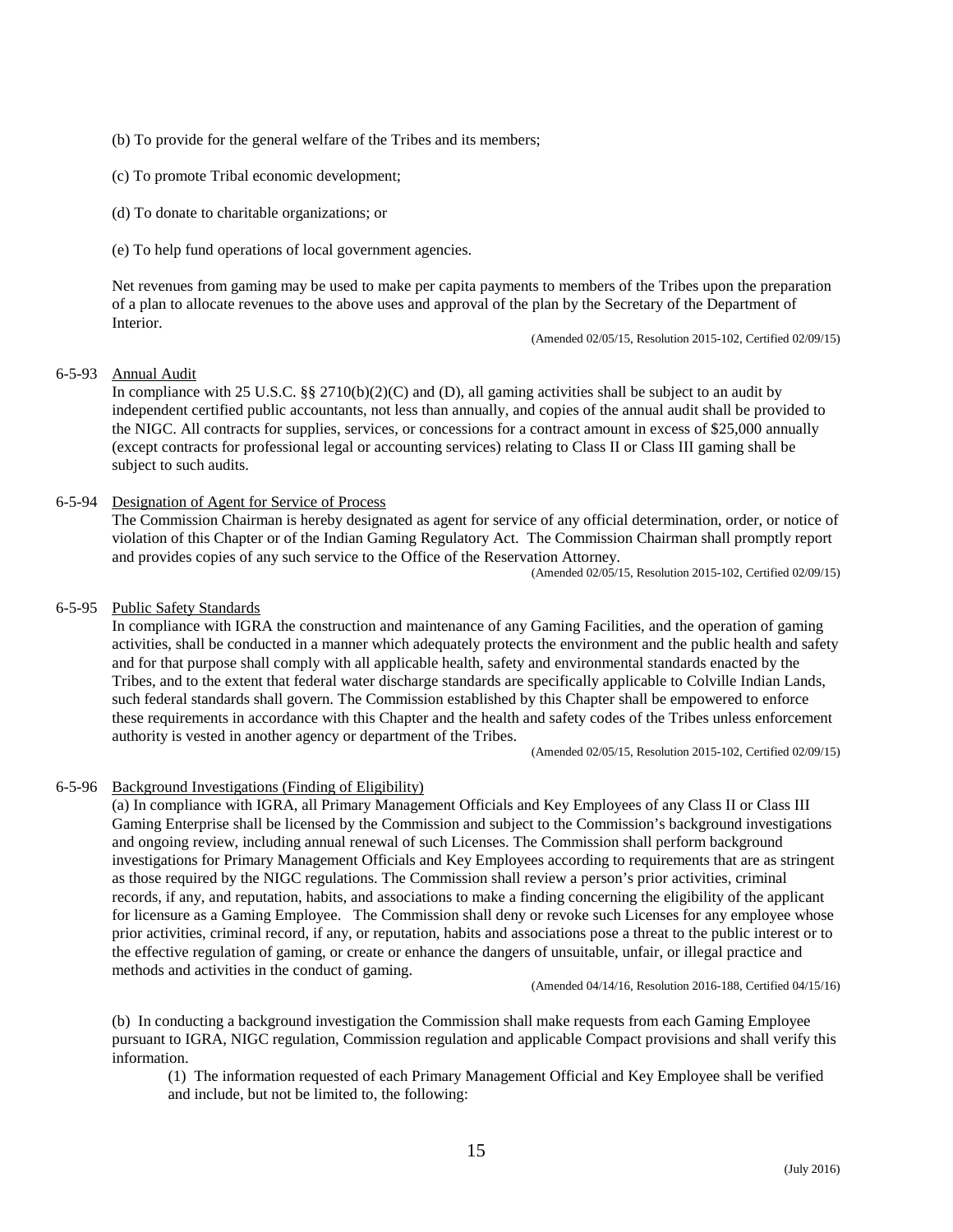(A) Full name, any other names used (written or oral), Social Security Number(s), date of birth, place of birth, citizenship, gender, all languages spoken or written, driver's license number(s) for the last five (5) years (including the current one), current business and residence phone numbers, and a photograph;

(B) All business and employment positions held and ownership interests in those businesses for the last five (5) years (including any current interests);

(C) All business and residence addresses for the last five (5) years (including current addresses)

(D) Names and current addresses of at least three (3) personal references, including one reference who was acquainted with the applicant at each residence listed;

(E) A description of any current and previous business relationships with Indian tribes, including any ownership interests in those businesses;

(F) A description of any current and previous business relationships with the gaming industry generally, including any ownership interests in those businesses;

(G) The name and address of any licensing or regulatory agency with which the person has filed an application for a license or permit related to gaming, whether or not the license or permit was granted;

(H) The name and address of any licensing or regulatory agency with which the person has filed an application for an occupational license or permit, whether such license or permit was granted; and

(I) The charge, name and address of the court, and the date and disposition (if any) for each felony in which there is an ongoing prosecution or conviction, each misdemeanor (excluding minor traffic violations) with an ongoing prosecution or conviction within 10 years of the application, and each criminal charge (excluding minor traffic charges), whether or not there is a conviction within 10 years of the application if not otherwise listed.

(2) If NIGC regulations require information in addition to the criteria listed in this sub-section, those regulations shall govern.

(3) Nothing in this sub-section shall preclude the Commission from gathering additional information deemed relevant as part of the regulations established by the Commission for background investigations. (Amended 04/14/16, Resolution 2016-188, Certified 04/15/16)

(c) Fingerprints shall be taken by the Commission pursuant to Commission regulation and applicable NIGC regulation and compact provisions.

(d) Upon an applicant's submission of a complete and signed application, the Commission shall verify the information submitted by the applicant and conduct an investigation sufficient to make a Finding of Eligibility. In conducting a background investigation, the Commission shall interview the applicant and a sufficient number of knowledgeable people, but not less than three, such as previous employers, personal references, and any other person(s) who may provide the Commission with a knowledgeable basis for making its Eligibility determination. The Commission shall keep confidential the identity of each person interviewed in the course of the investigation.

(e) A comprehensive background investigation will be conducted to determine eligibility for licensing which will include the results of a Federal Bureau of Investigation (FBI) inquiry. Upon receipt of the FBI Criminal History Report Information (CHRI), the report will be reviewed for reconsideration of the initial permitting/licensing decision.

(Amended 04/14/16, Resolution 2016-188, Certified 04/15/16)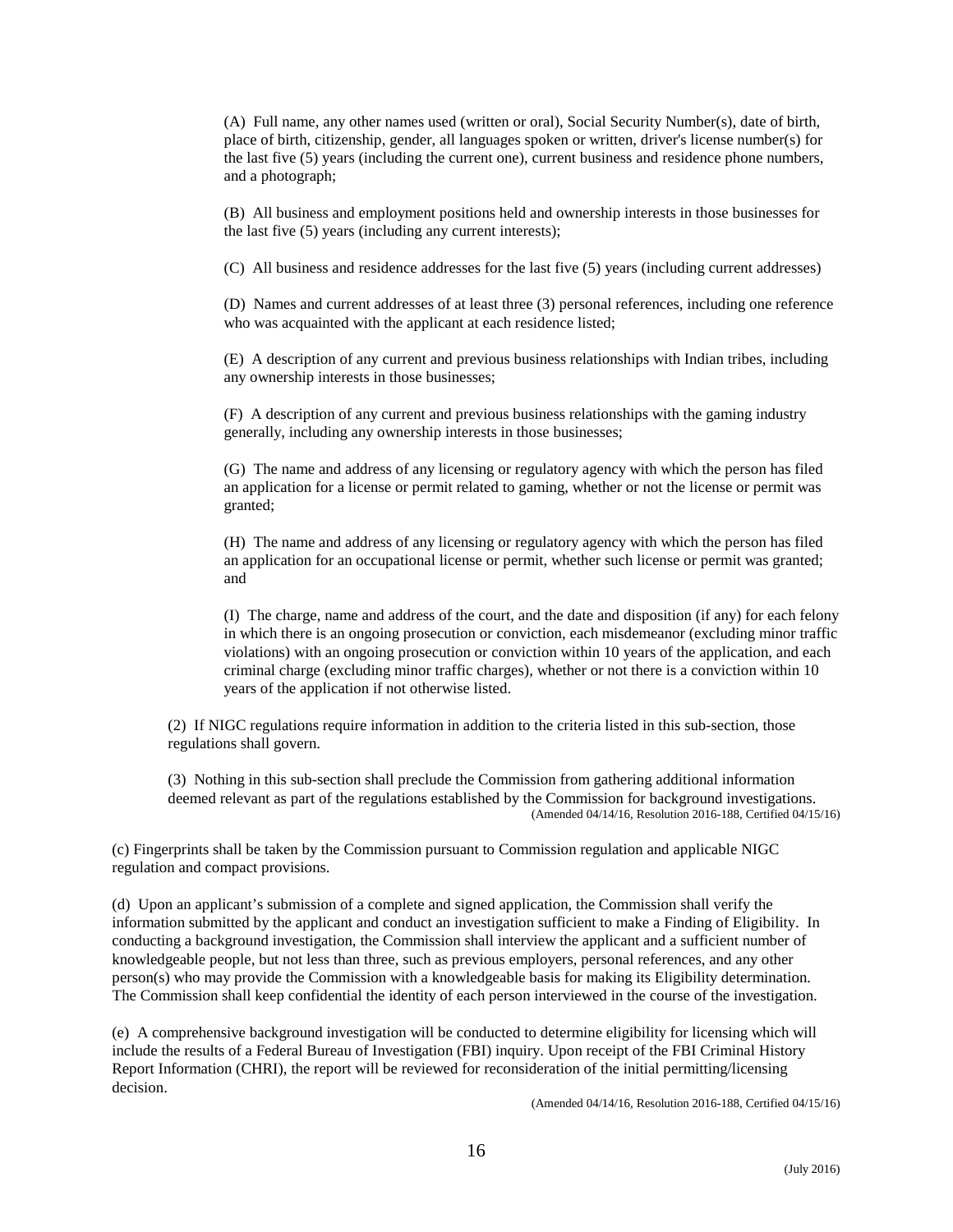(f) All permit or license approvals become inactive after thirty (30) days from issuance if the individual is not employed by the gaming facility or Commission.

(Amended 04/14/16, Resolution 2016-188, Certified 04/15/16)

(g) The Commission shall prepare and maintain a complete application file, which shall include all of the following information:

(1) Steps taken in conducting a background investigation;

(2) Investigative report for each background investigation conducted that includes all information collected under section 6-5-96(b) (if any);

- (3) Results obtained;
- (4) Conclusions reached; and
- (5) The basis for those conclusions.

(Amended 04/14/16, Resolution 2016-188, Certified 04/15/16)

(h) The Commission shall submit a notice of the results of the applicant's background investigation to the NIGC no later than sixty (60) days after an employee begins work, which shall contain the following information:

- (1) The applicant's name, date of birth, and social security number;
- (2) The date on which the applicant began or will begin work as a Gaming Employee;
- (3) A copy of the eligibility determination; and

(4) A summary of the information presented in the investigative report, including a listingof Licenses that have been previously denied, gaming Licenses that have been revoked, even if subsequently reinstated, every known criminal charge brought against the applicant within the last 10 years of the date of application, and every felony of which the applicant has been convicted or any ongoing prosecution. (Amended 02/05/15, Resolution 2015-102, Certified 02/09/15)

# 6-5-97 Privacy Act and False Statement Notices

The following notices shall be placed on the application form for a Gaming Employee License:

(a) In compliance with the Privacy Act of 1974, the following information is provided:

Solicitation of the information on this form is authorized by 25 U.S.C. 2701 et seq. The purpose of the requested information is to determine the eligibility of individuals to be granted a gaming License. The information will be used by the Tribal gaming regulatory authorities and by the National Indian Gaming Commission (NIGC) members and staff who have need for the information in the performance of their official duties. The information may be disclosed by the Tribe or the NIGC to appropriate Federal, Tribal, State, local, or foreign law enforcement and regulatory agencies when relevant to civil, criminal or regulatory investigations or prosecutions or when pursuant to a requirement by a tribe or the NIGC in connection with the issuance, denial, or revocation of a gaming License, or investigations of activities while associated with a tribe or a gaming operation. Failure to consent to the disclosures indicated in this notice will result in a tribe's being unable to license you for a Primary Management Official or Key Employee position. The disclosure of your Social Security Number (SSN) is voluntary. However, failure to supply a SSN may result in errors in processing your application.

(b) A false statement on any part of your license application may be grounds for denying a license or the suspension or revocation of a license. Also, you may be punished by fine or imprisonment. (U.S. Code, title 18, section 1001.)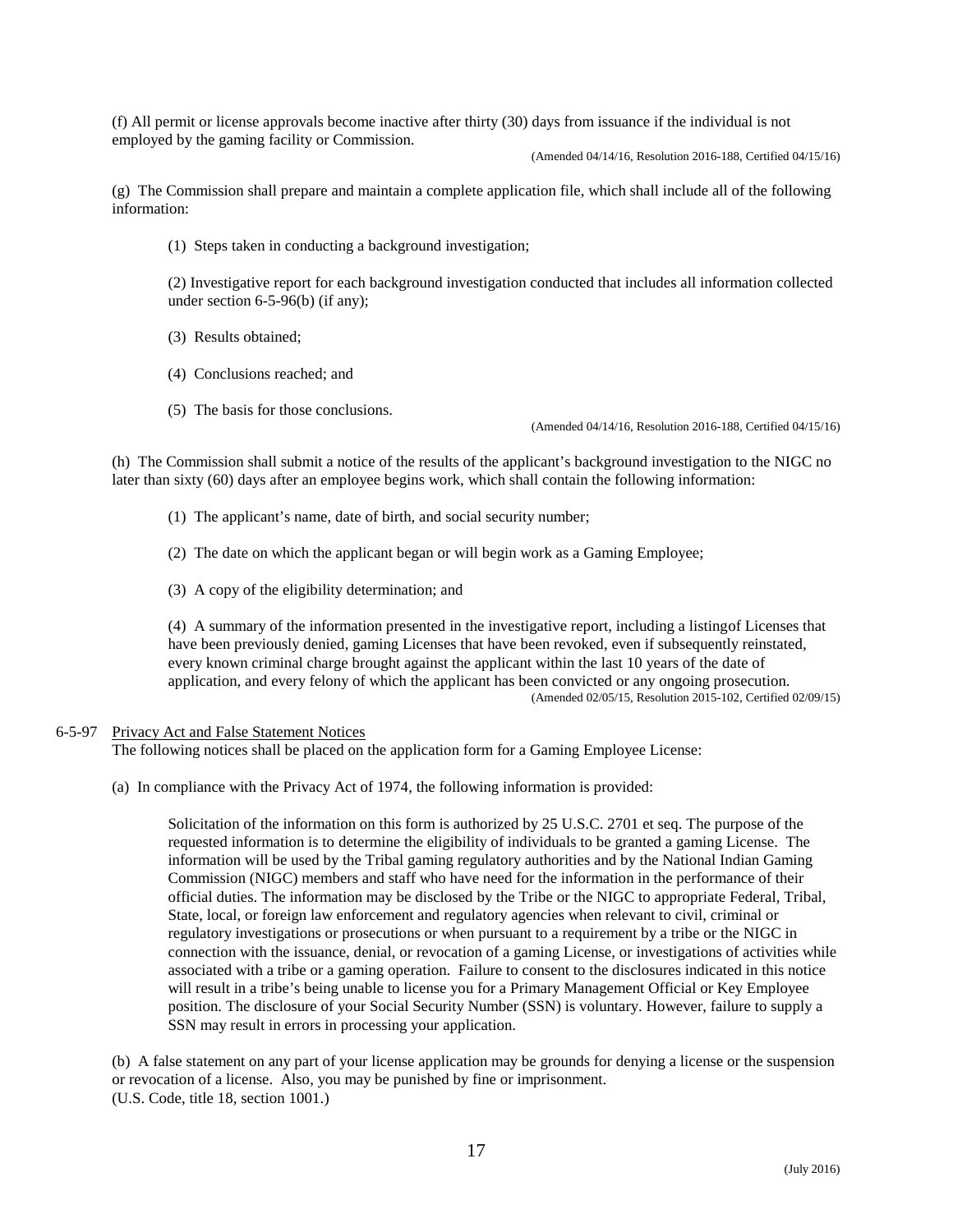(c) The Commission shall retain applications for licensing, employment, reports (if any) of background investigations, and eligibility determinations for no less than three (3) years from the date of termination of employment.

(Amended 04/14/16, Resolution 2016-188, Certified 04/15/16)

# 6-5-98 Gaming Licenses

(a) Once the Notice of Results of an applicant's background investigation has been submitted to the NIGC, the Commission may issue the License to the applicant. If, within 30 days from providing the Notice of Results to the NIGC, the NIGC provides the Commission with a statement itemizing objections to the issuance of a License, the Commission shall reconsider the application, taking into account the objections itemized by the NIGC. Upon issuance of the License, the Commission shall notify the NIGC of such issuance within thirty (30) days. If a License has been provided and then suspended or revoked notice and hearing shall be provided to the Licensee pursuant to 6- 5-98(c). The Commission shall make the final determination whether to issue <sup>a</sup> License to such applicant. (Amended 07/07/16, Resolution 2016-364, Certified 07/08/16)

(Amended 04/14/16, Resolution 2016-188, Certified 04/15/16)

(b) If the Commission denies the License application or the License is otherwise not issued, the Commission shall notify the NIGC and submit copies of its eligibility determination and notice of results to the NIGC for inclusion in the Indian Gaming Individual Records System.

(c) If, after the issuance of a gaming License, the Commission receives from the NIGC reliable information indicating that the Licensee is not eligible for employment, the Commission shall immediately suspend such License and shall notify the Licensee in writing of the suspension and proposed revocation. The Commission shall notify the Licensee of a time and a place for a hearing on the proposed revocation of a License. Following the revocation hearing, the Commission shall make the final determination whether to revoke or reinstate the gaming License. The Commission shall notify the NIGC of its decision within forty-five (45) days of receiving notice from the NIGC pursuant to this Section.<br>(Amended 02/05/15, Resolution 2015-102, Certified 02/09/15)

(d) The Gaming Enterprise shall not employ a Key Employee or Primary Management Official who does not have a license after ninety (90) days.

(Amended 04/14/16, Resolution 2016-188, Certified 04/15/16)

(e) The right to a revocation hearing vests only when a License is granted under this Gaming Code. (Amended 04/14/16, Resolution 2016-188, Certified 04/15/16)

6-5-99 Separate Licenses

A separate License shall be required for each location or facility in which Class II or Class III gaming is conducted by the Tribes. The License shall be issued by the Commission and shall be displayed by the Gaming Enterprise at the Gaming Facility.

(Amended 02/05/15, Resolution 2015-102, Certified 02/09/15)

### AUTHORIZATION FOR GAMING ACTIVITIES

6-5-130 Tribal Gaming Authorized

(a) The Confederated Tribes of the Colville Reservation may conduct any Class II gaming activity authorized by the Commission consistent with provisions of this Chapter and the Act.

(b) The Confederated Tribes of the Colville Reservation may conduct any Class III gaming activity authorized by the Commission consistent with the provisions of this Chapter, the Act, and the terms of the Tribal-State Gaming Compact.

(Amended 02/05/15, Resolution 2015-102, Certified 02/09/15)

#### 6-5-131 Tribal Organizations Other Than the Gaming Enterprise

The Commission may issue regulations authorizing Tribal departments, political subdivisions or subordinate charitable organizations of the Tribes to operate raffles and amusement games. Such operation shall be consistent with this Chapter and any special conditions imposed by the Commission by rule or regulation.

(Amended 02/05/15, Resolution 2015-102, Certified 02/09/15)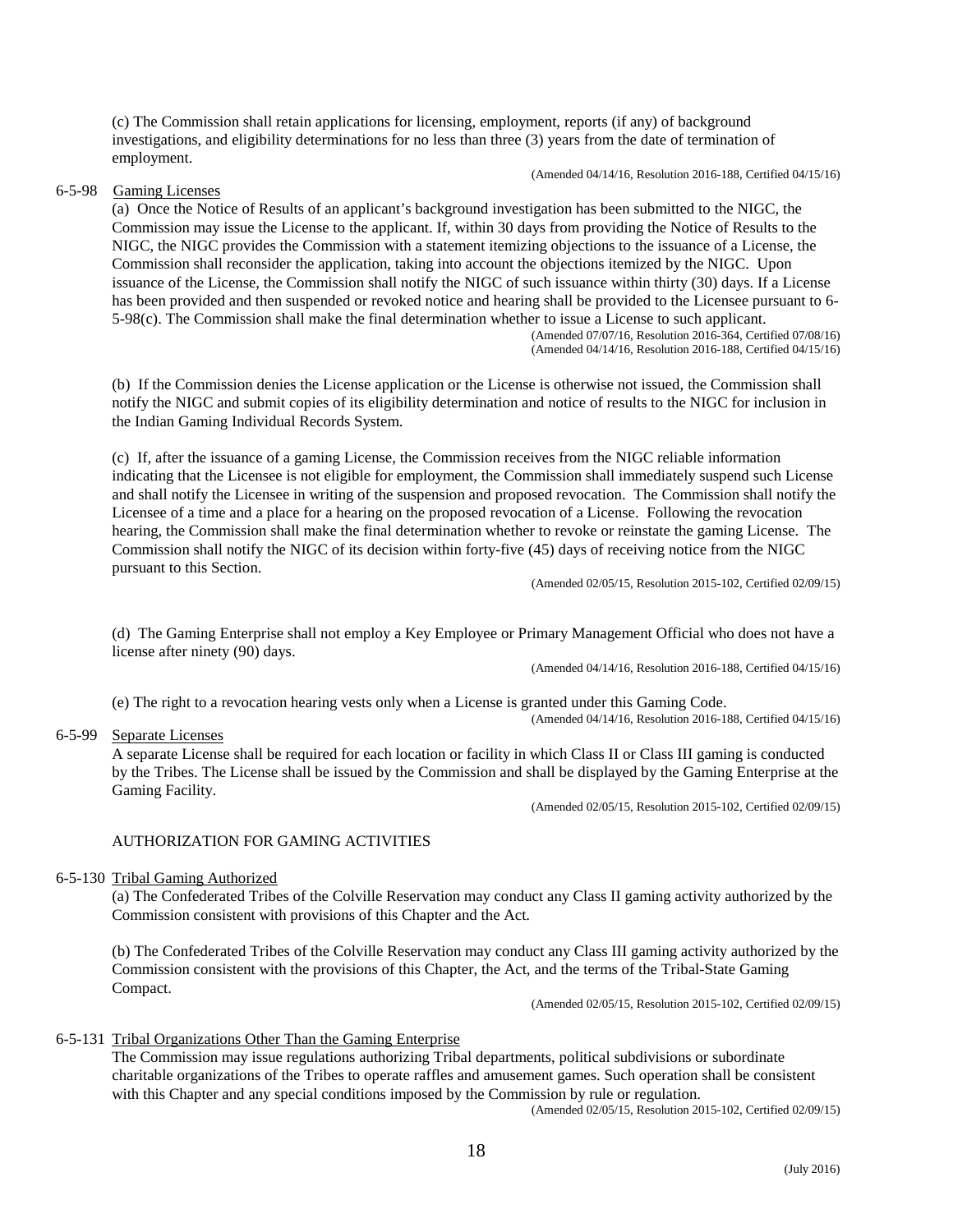# 6-5-132 Non-Tribal Organizations and Entities

The Commission may issue regulations authorizing other non-Tribal organizations and entities to operate raffles and amusement games. Such operation shall be consistent with this Chapter and any special conditions imposed by the Commission by rule or regulation. In the event the Colville Business Council subsequently adopts law on amusement games, this Section is null and void.

(Amended 02/05/15, Resolution 2015-102, Certified 02/09/15)

# 6-5-133 Prohibition Against Gaming

No person duly authorized by the Commission shall engage in, conduct or condone any Class II or Class III gaming activity unless such activity is approved by the Commission and regulations covering such game have been duly promulgated by the Commission.

(Amended 02/05/15, Resolution 2015-102, Certified 02/09/15)

# 6-5-134 Traditional Games

Traditional Indian games played privately by Tribal members and their guests shall not constitute gaming within the meaning of this Chapter, but traditional Indian games involving the placement of wagers and the payment of significant prizes where conducted publicly constitute Class I gaming and may be subject to reasonable and necessary regulation by the Commission. Traditional Indian contests involving physical skill or endurance or mental acuity, such as pow wows, hand games, races, and rodeos, for example, in which prizes may be awarded shall not constitute gaming within the meaning of this Chapter.<br>(Amended 02/05/15, Resolution 2015-102, Certified 02/09/15)

# 6-5-135 State Lottery

Colville entities are permitted to sell Washington State Lottery tickets on Colville Indian lands. Such sales shall be made in accordance with RCW 67.70, WAC 315. The Tribes, inclusive of the Commission and the Gaming Director, shall have authority to enter into intergovernmental agreements with the Washington State Lottery Commission to regulate Lottery sales on Colville Indian lands. The Tribal Gaming Commission shall have authority otherwise reserved for the State Lottery Commission, to enforce RCW 67.70, WAC 315, when matters fall outside of Washington State jurisdiction. Nothing in this section shall constitute a waiver of the Colville Tribes sovereign immunity or an abrogation of the Colville Tribes' retained sovereignty.

(Amended 02/05/15, Resolution 2015-102, Certified 02/09/15) (Amended 6/6/13, Resolution 2013-385, Certified 6/14/13) (Amended 04/14/16, Resolution 2016-188, Certified 04/15/16)

# AUDITING AND INTERNAL CONTROL

### 6-5-180 Minimum Procedures for Control of Internal Fiscal Affairs

The Commission shall promulgate regulations regarding the internal fiscal affairs of all gaming operations. At a minimum, those regulations shall:

(a) Prescribe minimum procedures for safeguarding the Gaming Enterprise's assets and revenues, including recording of cash and evidence of indebtedness and mandatory count procedures. Such procedures shall establish a control environment, accounting system, and control procedures that safeguard the assets of the organization, assure that operating transactions are properly recorded, promote operational efficiency, and encourage adherence to prescribed policies;

(b) Prescribe minimum reporting requirements to the Commission;

(c) Provide for the adoption and use of internal audits, by internal auditors and certified public accountants licensed to practice public accounting;

(d) Require adherence to a uniform system of accounting consistent with Generally Accepted Accounting Principles to assure consistency, comparability and effective disclosure of financial information, including a requirement that records be retained that reflect drop (amount of cash wagered by Patrons), win/loss (amount of cash won/lost by the Gaming Enterprise) and the percentage of win/loss to drop, or provide similar information, for each type of game, or each gaming device;

(e) Prescribe the intervals at which such financial information shall be furnished;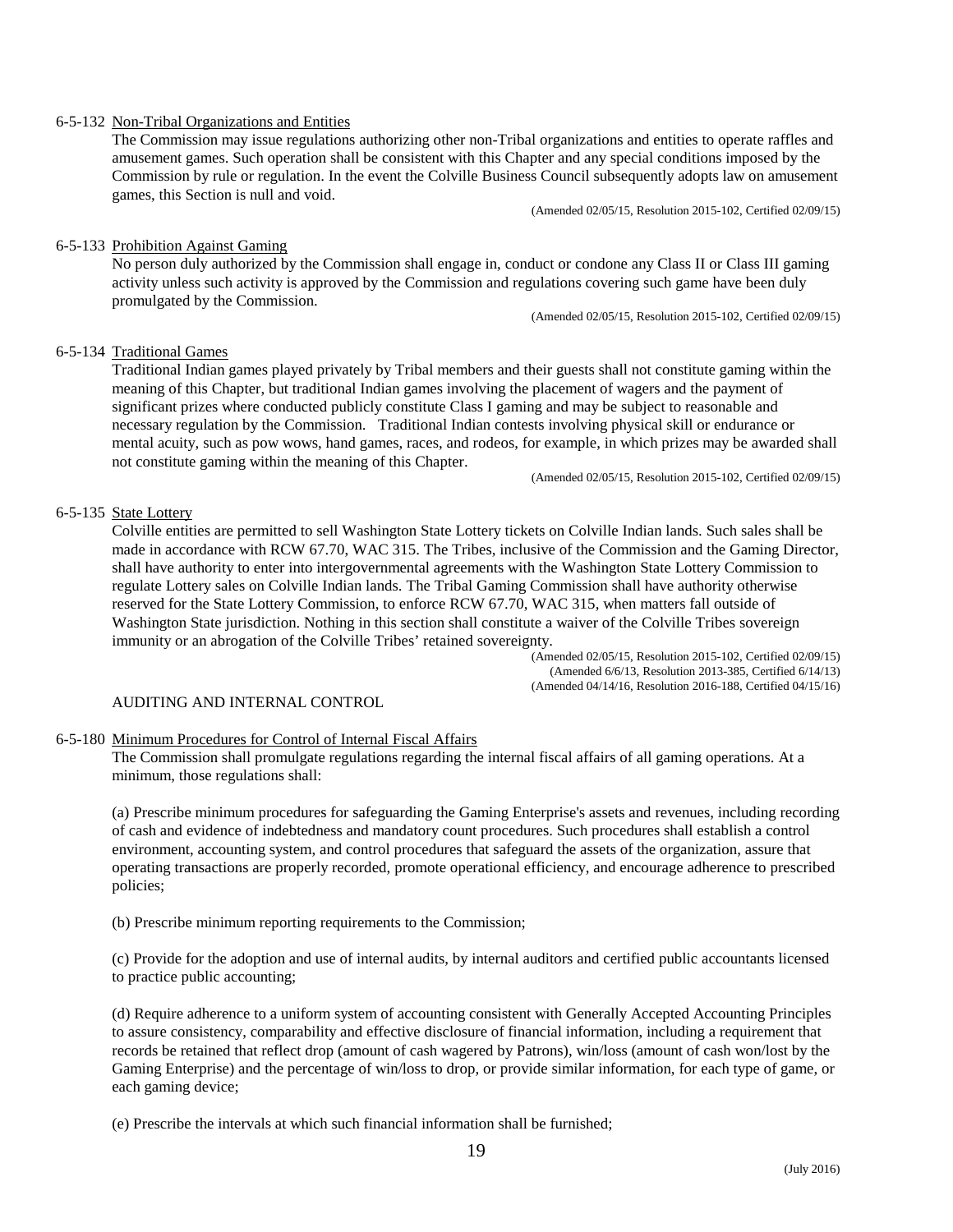(f) Provide for the maintenance of documentation (i.e., checklists, programs, reports, etc.) to evidence all internal work performed as it relates to the requirements of this section; and

(g) Provide that all gaming financial statements and documentation referred to in subsection (f) be maintained for a minimum period of five (5) years.

(Amended 02/05/15, Resolution 2015-102, Certified 02/09/15)

(h) Non-gaming financial documents shall be retained for at least 2 years after the accounting records have been audited by the independent certified public accountants.

(Amended 04/14/16, Resolution 2016-188, Certified 04/15/16)

#### 6-5-181 Commission Oversight of Internal Fiscal Affairs

(a) The Commission shall, by regulation, require independent audits of the financial statements of all gaming operations. Such audits must:

(1) Be made by independent certified public accountants;

(2) Include an opinion, qualified, or unqualified or, if appropriate, disclaim an opinion on the financial statements taken as a whole in accordance with standards of the accounting profession established by rules and regulations of the American Institute of Certified Public Accountants;

(3) Disclose whether the accounts, records and control procedures maintained by the Gaming Enterprise are as required by the regulations promulgated by the Commission; and

(4) Provide for a preliminary review of the internal control structure, upon adoption of the policies and procedures by the entity, to disclose any deviation from prescribed rules and regulations and report such findings to the Commission and management.

(b) The Commission shall bear its own costs related to performance of the provisions of this section. (Amended 02/05/15, Resolution 2015-102, Certified 02/09/15)

## 6-5-182 Commission Right to Conduct Audit

The Commission shall be able to retain its own appointed accountants, or direct an accountant employed by the Tribes, to conduct its own audit of any gaming operation.

### PROHIBITED ACTS

#### 6-5-210 Violations

It shall be a violation of this Chapter for any person to:

(a) Conduct or participate in any Class II or Class III gaming activities on Colville Indian lands without a gaming License issued by the Commission, as required by this Chapter.

(Amended 02/05/15, Resolution 2015-102, Certified 02/09/15)

(b) Receive, distribute, apply or divert any property, funds, proceeds or other assets of the Gaming Enterprise to the benefit of any individual or any other person except as authorized by this Chapter and any applicable resolution of the Tribes.

(Amended 02/05/15, Resolution 2015-102, Certified 02/09/15)

(c) Tamper with any equipment used in the conduct of Tribal gaming operations with the intent to cause any person to win or lose any wager other than in accord with the publicly announced rules of such gaming activities. (Amended 02/05/15, Resolution 2015-102, Certified 02/09/15)

(d) Do any other act in connection with the conduct of the Tribal gaming operations with the intent to effect the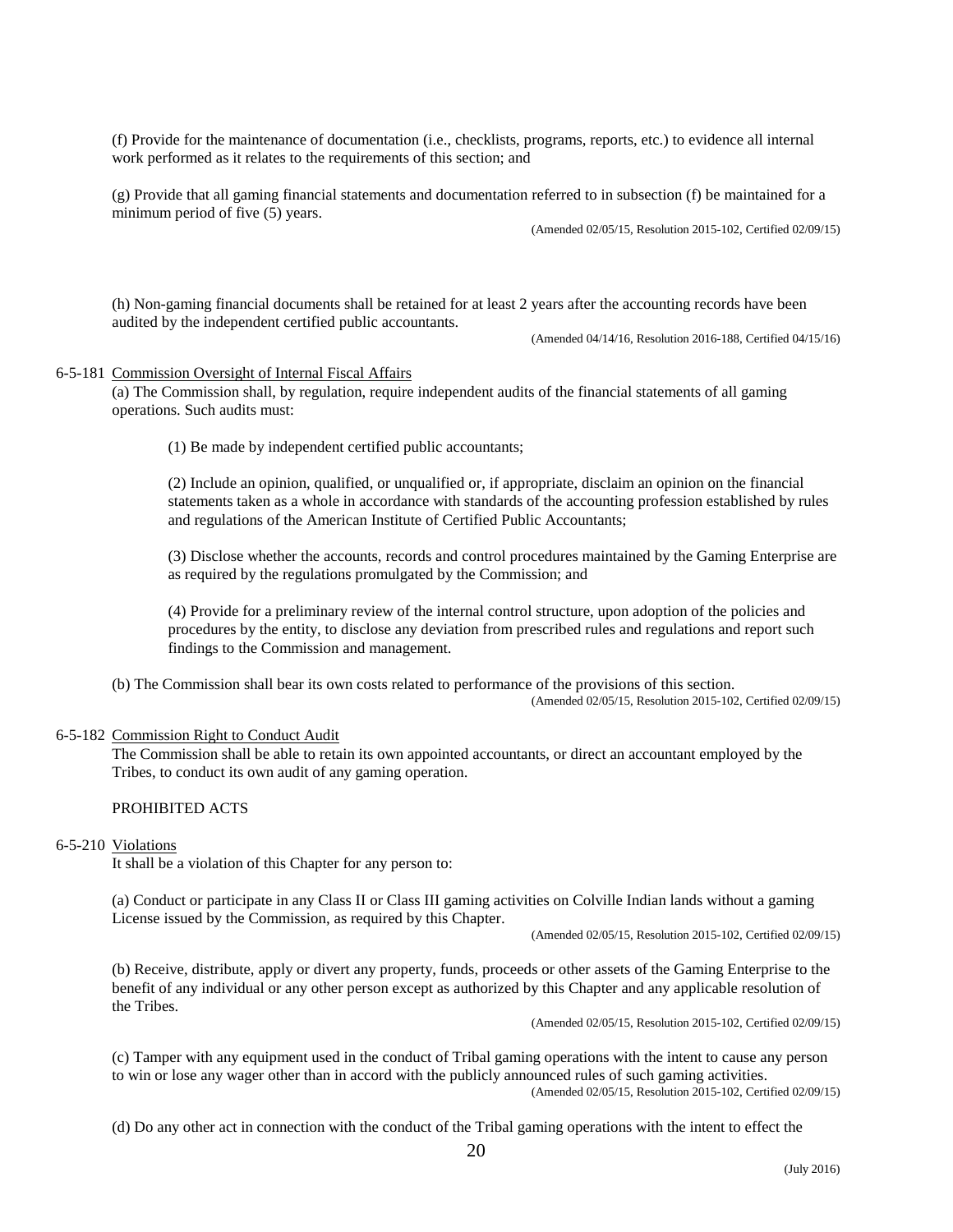outcome of any wager other than in accord with the publicly announced rules of such gaming activities. (Amended 02/05/15, Resolution 2015-102, Certified 02/09/15)

(e) To engage in any fraudulent conduct affecting either the Tribe or a Patron of the Gaming Enterprise, which shall include:

(1) Defrauding the Tribes, any Licensee, or any participant in any gaming activity or promotion;

(2) Providing information that is known or should have been known to be false or making false statements with respect to an application for employment or for any License with the Commission;

(3) Claiming, collecting or taking, or attempting to claim, collect, or take, money or anything of value in or from a Game/Gaming Facility with intent to defraud or claiming, collecting, or taking an amount greater than the amount actually won in such game;

(4) Providing information that is known or should have been known to be false or misleading or making any false or misleading statement to the Tribes, the Commission, or other agency of the Tribes with regard to any contract for services or property relating to gaming;

(5) Making any statement that was known or should have been known to be false or misleading in response to any official inquiry by the Commission or other civil agency of the Tribes;

(6) Entering into any contract or making payment on any contract for the delivery of goods or services to the Gaming Enterprise, when such contract fails to provide for or result in the delivery of goods or services of less than fair value for the payment made or contemplated;

(7) Concealing, altering, defacing, falsifying, or destroying any records, documents, information, or materials of any kind, including but not limited to, photographs, audio recordings, or videotapes;

(8) Offering or attempting to offer anything of value to a Licensee in an act that is an attempt to induce, or may be perceived as an attempt to induce, the Licensee to act or refrain from acting in a manner contrary to the official duties of the Licensee under Tribal law; and

(9) Acceptance by a Licensee of anything of value with the expectation that the receipt of such thing of value is intended, or may be perceived as intended, to induce the Licensee to act or refrain from acting, in a manner contrary to the official duties of the Licensee under Tribal law.

(f) To fail or cease to meet the eligibility standards established by this Chapter.

(g) To damage or attempt to damage either intentionally or negligently any property, game device or equipment, or any article belonging to the Tribes, a Patron, or an employee.

(h) To violate any provision of this Code, any rule, regulation, or order that the Commission may promulgate or issue.

(i) To knowingly cause, aid, abet, or conspire with another person or cause any person to violate any provision of this Chapter or any regulation adopted pursuant to this Chapter.<br>(Amended 02/05/15, Resolution 2015-102, Certified 02/09/15)

# 6-5-211 RESERVED

(Amended 02/05/15, Resolution 2015-102, Certified 02/09/15)

### 6-5-212 Exclusion or Ejection of Certain Persons from Gaming Facility

(a) The Tribes hereby declare that the exclusion or ejection of certain persons from licensed Gaming Facilities is necessary to carry out the policies of this Chapter and to maintain effectively the strict regulation of gaming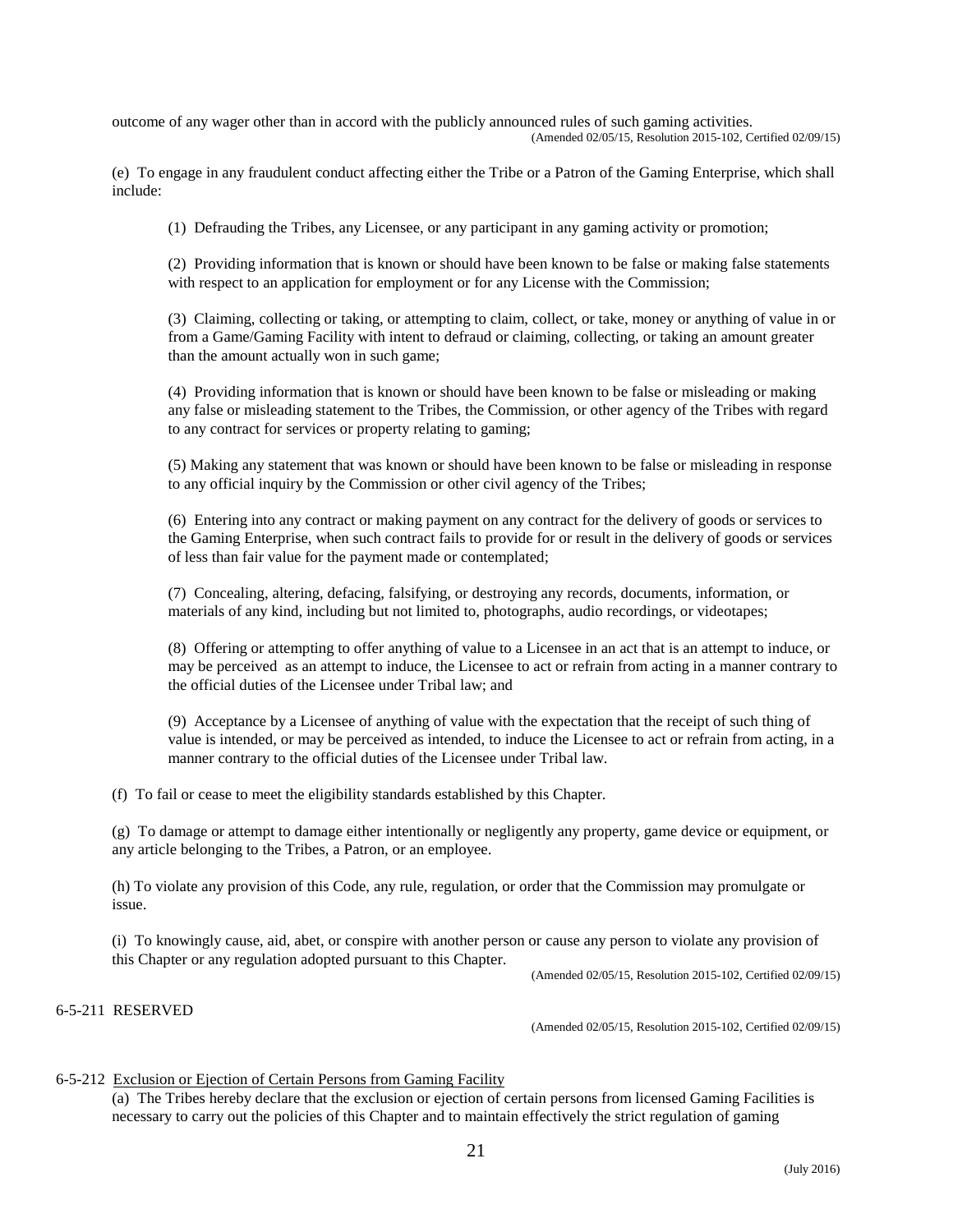activities.

(1)The Commission Director shall be authorized to remove and exclude such persons who pose a threat to the integrity of the Tribes' gaming operations or to the public health and safety of Patrons and employees or other persons on the premises permanently or for such lesser period as the Gaming Commission deems appropriate. The Gaming Commission shall have the authority to promulgate appropriate regulations for such exclusions ensuring due process.

(2) The Gaming Enterprise is authorized to deny service or otherwise remove and eject any person(s) from licensed Gaming Facilities.

(b) The Commission shall maintain a master list of persons who are excluded or ejected from any licensed Gaming Facility. The Commission shall have the authority to promulgate appropriate regulations regarding the maintenance, distribution, and enforcement of the exclusion master list.

(c) A person involuntarily excluded for a period exceeding thirty (30) days by the Commission Director may contest that action by filing an appeal with the Gaming Commission. Such action, however, shall become final and nonreviewable if no protest is filed within thirty (30) days after such name is placed on the exclusion list. The Enterprise may also appeal such an exclusion decision by the Commission Director to the Gaming Commission.

(d) A person shall be afforded the opportunity to voluntarily place him/herself on the exclusion list temporarily or permanently by completing a form and filing it with the Gaming Commission, whereupon such person's name shall be placed on the voluntary exclusion list. The Commission shall have the authority to promulgate appropriate regulations regarding voluntary exclusions, so long as such regulations ensure minimal standards of due process.

(e) During any period of exclusion, such excluded person shall not be eligible to claim any prize or participate in any promotion sponsored by the Gaming Enterprise or conducted in a Gaming Facility and if such excluded person shall enter any Gaming Facility and participate in any gaming activity or promotion, any wager, prize, or jackpot for which he/she would otherwise be eligible shall be null and void.

(f) Any excluded person, whether such exclusion is voluntary or involuntarily, who enters a Gaming Facility during the period of exclusion may be deemed in trespass and subject to such criminal or civil penalties as may be available under applicable law. Other sanctions may also be levied pursuant to Commission regulations. (Amended 02/05/15, Resolution 2015-102, Certified 02/09/15)

# CIVIL JURISDICTION

# 6-5-240 Patron Claims

(a) It is the policy of the Tribes that all disputes between members of the gaming public and the Gaming Enterprise shall be promptly and amicably reconciled by the Gaming Enterprise to the extent practicable and in accordance with the requirements and limitations established herein.

(b) Recognizing that there may be cases where such disputes cannot be promptly and amicably resolved or settled by the Gaming Enterprise, the provisions contained herein, as may be supplemented by internal policies and procedures of the Gaming Enterprise consistent with the provisions contained in this Section, shall apply.

(c) Except in relation to the Gaming Enterprise up to the limits of its liability insurance policy, no liability of any kind or nature shall ever attach to the property or assets of the Tribes as a result of any settlement, award, or judgment in any claim asserted against a Gaming Facility. The sovereign immunity of the Tribes with respect to lawsuits against its officials, acting in their official capacities, is expressly reserved in any and all instances.

(d) A brochure containing the procedures for the filing of prize claims or claims for personal injury or property damage in accordance with this Chapter shall be prepared by the Gaming Enterprise and made available to all patrons at the cage and/or any other appropriate area of the casino.

(Amended 02/05/15, Resolution 2015-102, Certified 02/09/15)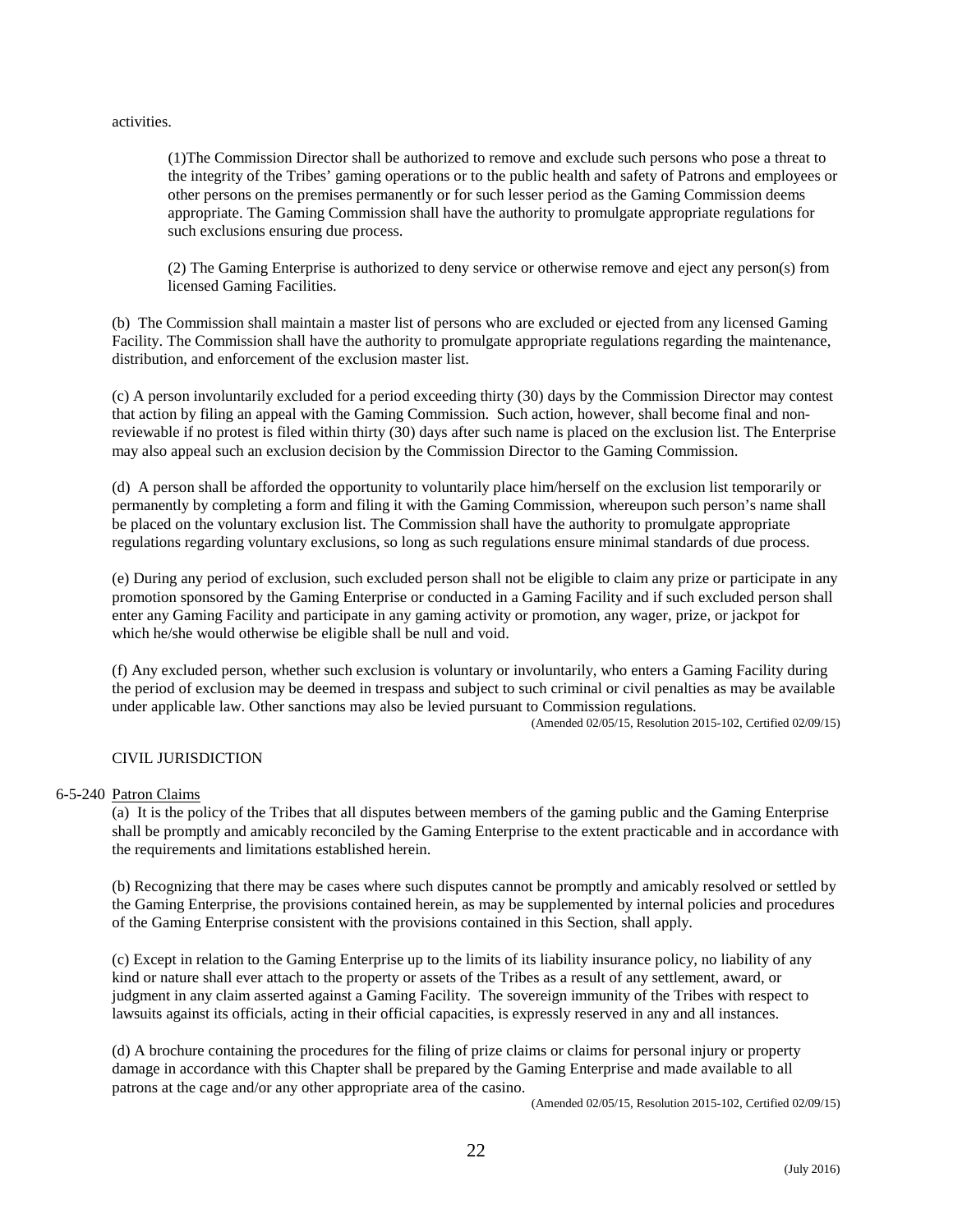# 6-5-241 Prize Claims

(a) In the event of a dispute between a Patron and the Gaming Enterprise regarding the payment of a wager or distribution of winnings, the Patron may make a claim against the Gaming Enterprise in accordance with this Section, commencing with the submission of a written prize claim notice to the Gaming Enterprise immediately following the event giving rise to the claim and prior to exiting the premises. The written notice of the prize claim shall state, at a minimum, the following information:

- (1) Time;
- (2) Date;
- (3) Place;
- (4) Circumstances of the claim;
- (5) Identity of tribal or gaming employees and witnesses, as applicable;
- (6) Amount of the relief demanded; and
- (7) The name, address, and telephone number of the claimant.

(b) If the Gaming Enterprise denies the prize claim, the claimant shall have five (5) days from the date the claim was denied to file the prize claim with the Commission for review. Failure to file the prize claim during such five-day period shall forever bar such prize claim against the Gaming Enterprise.

(c) Upon receipt of the prize claim notice, the Commission shall promptly review, investigate, and make a determination regarding the prize claim. The Commission may conduct a hearing and receive evidence with regard to such complaint if it deems an evidentiary proceeding useful in the resolution of the prize claim. The Commission shall have authority to promulgate regulations to facilitate this section.

(d) Any portion of the prize claim which remains unresolved after thirty (30) days from the date of filing with the Commission shall be deemed denied if the Commission fails to notify the claimant in writing of its decision within such 30-day period.

(e) To appeal the Commission's decision, the claimant must file an appeal with the Tribal Court not later than thirty (30) days after the Commission's decision or constructive denial. Such an appeal shall be made pursuant to Chapter 2-4 of the Colville Tribal Code.

(f) No claimant asserting a prize claim shall be entitled to a recovery of a monetary award in excess of the available prize.

(Amended 02/05/15, Resolution 2015-102, Certified 02/09/15)

# 6-5-242 Personal Injury and/or Property Damage Claims

(a) Any Patron having a claim against the Gaming Enterprise for personal injury or property damage must present that claim to the Gaming Enterprise on the date of the alleged incident and prior to leaving the Gaming Facility premises. If, due to the circumstances, the Patron is unable to file such claim on the date of the alleged incident, the patron or the patron's representative must file the claim within five (5) days of the date of the alleged injury or damage. Failure to file the claim during such five-day period shall forever bar such claim against the Gaming Enterprise.

- (b) The notice of claim for personal injury or property damage shall state the following:
	- (1) Date;
	- (2) Time;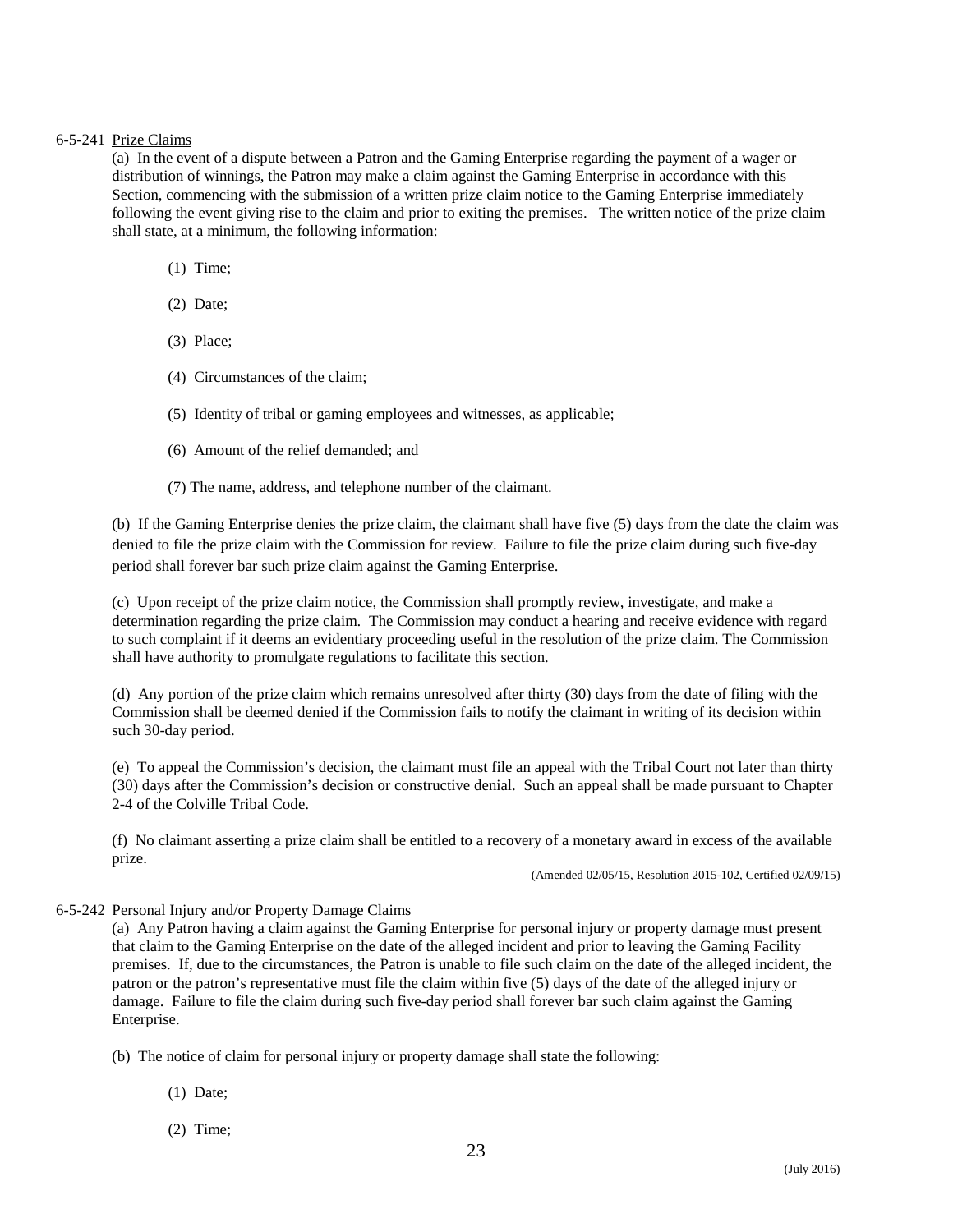(3) Place;

- (4) Circumstances of the claim;
- (5) The identities of tribal or gaming employees, and witnesses, as applicable;
- (6) The amount of compensation or other relief demanded;
- (7) The name, address, and telephone number of the claimant; and
- (8) The name, address, and telephone number of any representative authorized to settle the claim.

(c) The Gaming Enterprise shall promptly review, investigate, and make a determination regarding the claim within thirty (30) days from the filing date, provided that if the Gaming Enterprise refers the claim to its liability insurer for further investigation or consideration, such period shall be tolled until such time as the insurer notifies the Gaming Enterprise of its findings. A formal notice of denial shall be sent to the claimant by registered mail with return receipt requested. Failure to notify the claimant of the decision within one hundred sixty (160) days from the date on which the claim arose shall be deemed a denial of the claim unless the Gaming Enterprise has notified the claimant that the insurer is still investigating or considering the claim.

(d) To appeal the Gaming Enterprise's denial of a claim or any portion thereof, the claimant must file an appeal with the Tribal Court not later than thirty (30) days after the Gaming Enterprise's decision or constructive denial.

(e) The Tribal Court shall have exclusive jurisdiction to adjudicate a claim by a Patron for personal injury or property damage provided for herein, but only if:

- (1) The purported injury occurred on the premises of a Gaming Facility licensed under this Chapter;
- (2) The claimant has filed a timely and valid notice of claim as provided herein;
- (3) The claimant has followed all required procedures pursuant to the Tribes' laws;
- (4) The Gaming Enterprise has denied the claim; and

(5) The claimant has filed an appeal with the Tribal Court no later than on the thirtieth (30th) day after the date on which the claim was denied by the Gaming Enterprise.

(6) The Gaming Enterprise carries an insurance policy covering the claim in question.

(A) A sworn affidavit from the insurance carrier's representative shall constitute sufficient evidence that the Gaming Enterprise lacks insurance covering the claim in question.

(f) Failure to file an appeal denying a claim for personal injury and/or property damage within thirty (30) days of the date of denial shall deprive the Tribal Court of jurisdiction over the matter and forever bar such claim against the Gaming Enterprise.

(g) The Tribes' laws shall govern every claim brought pursuant to this Chapter.

(h) The maximum amount of damages payable for any claim for personal injury or property damage shall be strictly limited to the limits of the liability insurance coverage maintained by the Gaming Enterprise and no other damages shall be recoverable against the Gaming Enterprise, including, but not limited, to punitive, special, indirect, consequential, and/or extraordinary damages.

(i) Nothing in this section shall constitute a waiver of the Colville Tribes' sovereign immunity.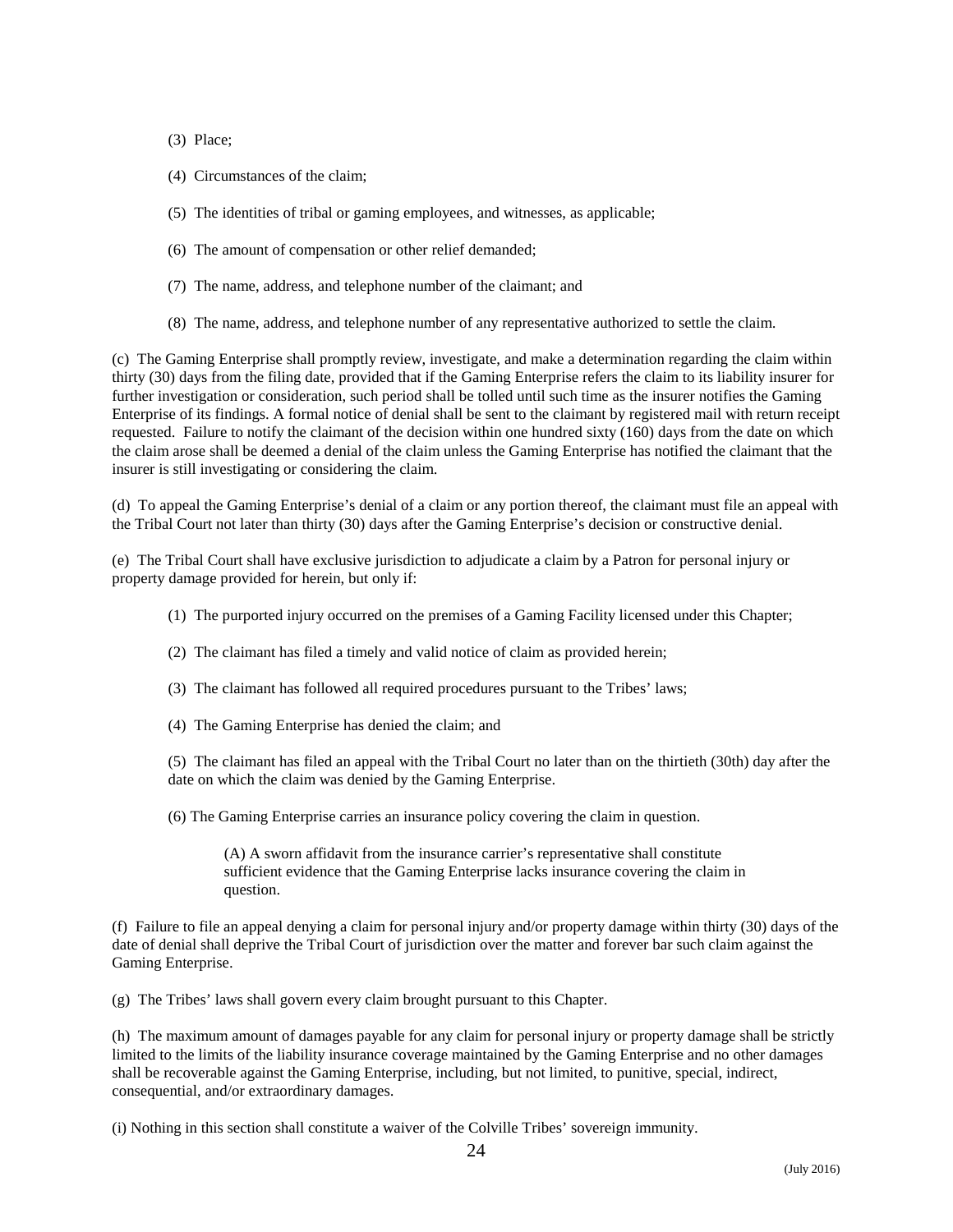### 6-5-243 Violations

Any person who within the jurisdiction of the Tribes violates any provision of this Code may be subject to the sanctions and penalties of Chapter 2-3 and Chapter 3-2, and Section 3-1-185 of the Colville Tribal Code as now or hereafter amended, in addition to the civil enforcement actions and sanctions set forth in this Section.<br>(Amended 02/05/15, Resolution 2015-102, Certified 02/09/15)

# 6-5-244 Civil Enforcement Actions and Sanctions

The Commission may take any or a combination of the following actions with respect to any person or entity who violates any provision of this Chapter, provided that the affected person or entity has been given notice and an opportunity to be heard before the Commission in accordance with Subsection 6-5-66(f) of this Chapter:

(a) Impose a civil fine for each violation, and if such violation is a continuing one, for each day of such violation;

(b) Suspend, deny, condition, or revoke any Gaming or Gaming-related License or non-gaming registration;

(c) Temporarily or permanently exclude, bar, or deny admission from or to the Gaming Facility, provided that the sanction shall be commensurate with the seriousness of the violation; and/or

(d) Issue, as appropriate, orders to cease and desist, compel, cure, or such other orders as may be appropriate under the circumstances.<br>
(Amended 02/05/15, Resolution 2015-102, Certified 02/09/15)

# 6-5-245 Civil Penalties and Sanctions

(a) Whenever, upon preliminary factual finding, the Commission determines that any person or entity has failed to comply with the provisions of this Code or any regulations promulgated hereunder, the Commission shall provide written notice to the affected person or entity explaining the alleged violation, the proposed civil penalty and/or sanction, and the steps needed for cure, if any. Such notice may be delivered in person or by letter to the last known address and shall describe the procedures for invoking the right to a hearing.

(b) Upon receipt of the notice described in Section 6-5-245(a) above, the affected person or entity shall be entitled to an opportunity for hearing pursuant to Section 6-5-70 prior to any final action resulting in the imposition of a civil penalty and/or sanction which the Commission is authorized to impose under this Chapter. At such hearing, it shall be the obligation of the affected person or entity to show cause why the Commission's preliminary determination is incorrect and why the proposed civil penalty and/or sanction should not be taken.

(c) Following such hearing, the Commission shall issue a final determination pursuant to Section 6-5-71 concerning the proposed civil penalty and/or sanction. The Commission shall apply a standard of reasonableness, taking into consideration the seriousness of the violation; history of violations, if any; and whether any financial gain was derived as a result of the violation. The Commission's final determination may be appealed in accordance with Section 6-5-73.

(d) If an administrative fine is levied, such fine shall be remitted to the Commission within thirty (30) days from the date of the order issued by the Commission imposing such fine. Any unpaid administrative fine shall constitute a debt to the Commission, which debt may be sued upon and recovered in any proper form of action in the name of the Commission in the Tribal Court or any court of competent jurisdiction. The Commission shall have the authority to withhold licensure, gaming, or other privileges until a fine has been paid. Non-payment of fines shall also be grounds for other sanctions by the Commission.

(e) All fines levied by the Commission shall be deposited into the Tribes' general fund, unless the Colville Business Council subsequently resolves otherwise.

(Amended 02/05/15, Resolution 2015-102, Certified 02/09/15)

# 6-5-246 Cease and Desist Orders

An order to cease and desist shall give reasonable notice of the rights of the Licensee to request a hearing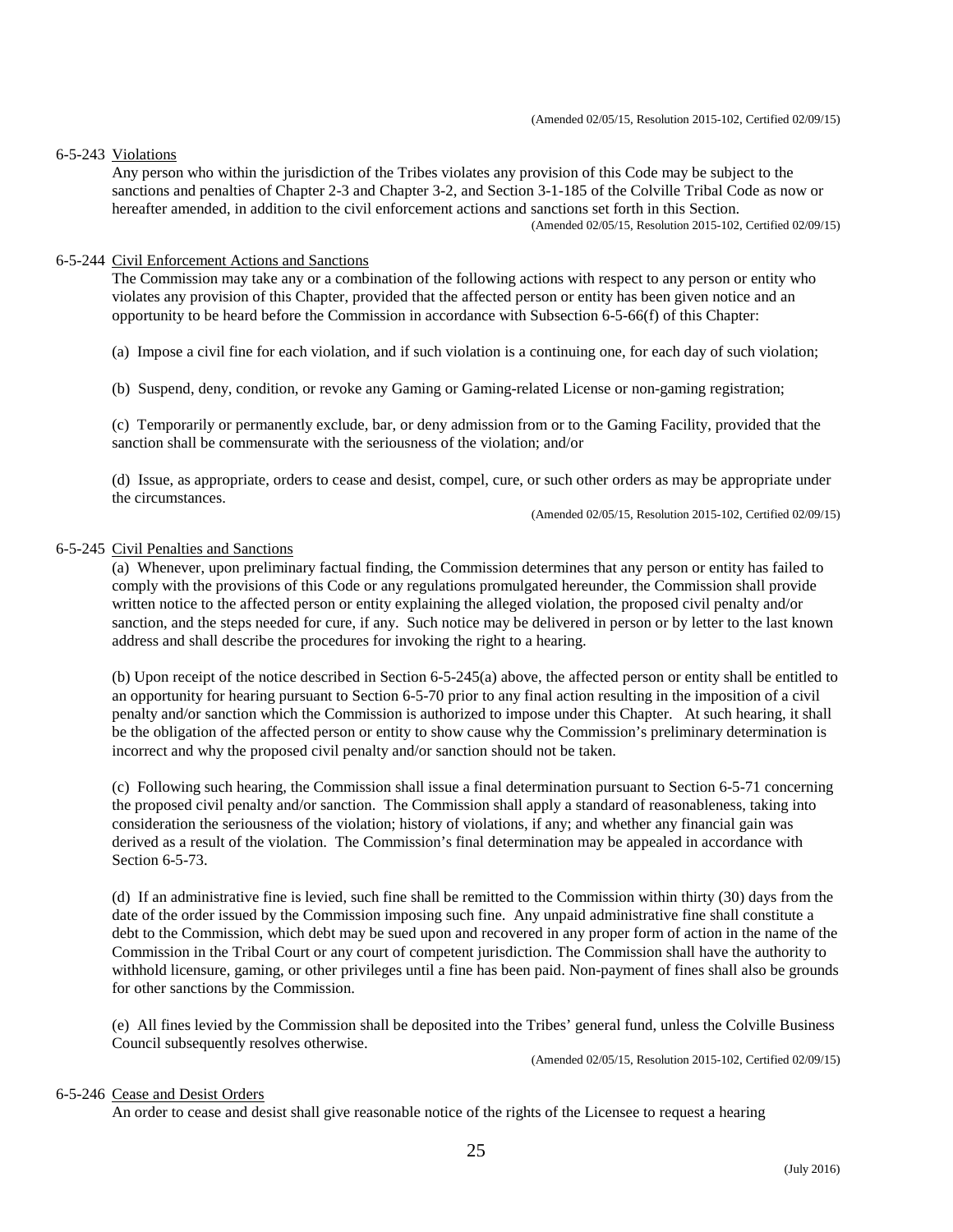before the Commission and shall state the reason for the entry of the order. Failure to cease and desist upon service of such an order shall be grounds for regulatory action by the Commission. If the Licensee to whom a cease and desist order is issued fails to request a hearing within thirty (30) days following the entry of the Commission's order or fails to appear at the hearing after being duly notified of such hearing, the Licensee shall be deemed in default and the proceeding may be determined against the Licensee upon consideration of the cease and desist order, the allegations of which may be deemed to be true.<br>(Amended 02/05/15, Resolution 2015-102, Certified 02/09/15)

#### 6-5-247 Separate Offenses

Each day that a violation continues may be considered a separate offense for the purposes of this subchapter. (Amended 02/05/15, Resolution 2015-102, Certified 02/09/15)

# 6-5-248 Acknowledgement

Every person or entity that applies for a License or Registration under this Chapter and accepts such License or completes such Registration thereby acknowledges and consents to the civil enforcement jurisdiction and authority of the Commission under this Chapter.<br>(Amended 02/05/15, Resolution 2015-102, Certified 02/09/15)

#### **JURISDICTION**

#### 6-5-280 Tribal Court Jurisdiction

Subject to the filing requirements set forth in Section 6-5-245, the Colville Tribal Court shall have exclusive jurisdiction to adjudicate controversies under this Chapter, including appeals from final adverse actions and decisions of the Commission, provided that the affected person has exhausted all administrative remedies. (Amended 02/05/15, Resolution 2015-102, Certified 02/09/15)

#### 6-5-281 Sovereign Immunity Preserved

Nothing in this Chapter is intended or shall be construed as a waiver of the sovereign immunity of the Tribes; and no manager, officer or employee of the Commissioner shall be authorized, nor shall he or she attempt, to waive the immunity of the Tribes.

(Amended 02/05/15, Resolution 2015-102, Certified 02/09/15)

#### 6-5-282 Damage Suits

Damage suits against any employee, officer, agent, manager or director of the Tribes or any of its departments or agencies for disputes arising under this Chapter or regulations promulgated hereunder are prohibited.

# 6-5-283 Applicable Law

All controversies involving contracts relating to gaming entered into under the authority of the Colville Business Council or the Gaming Enterprise shall be resolved, as appropriate, in accordance with:

- (a) The laws of the Confederated Tribes of the Colville Reservation;
- (b) The Indian Gaming Regulatory Act and its implementing regulations; and/or
- 

(c) The Tribal-State Compact. (Amended 02/05/15, Resolution 2015-102, Certified 02/09/15)

# INTERNET GAMING

# 6-5-300 Internet Gaming Systems

The Gaming Enterprise shall not operate an Internet Gaming System unless and until such Internet Gaming System has been approved and licensed by the Colville Tribal Gaming Commission.

(Amended 02/05/15, Resolution 2015-102, Certified 02/09/15)

#### 6-5-301 Internet Gaming System License Requirements

The Commission shall issue a separate License for Internet Gaming Systems on which authorized Internet games are offered, provided that the following minimum requirements are satisfied: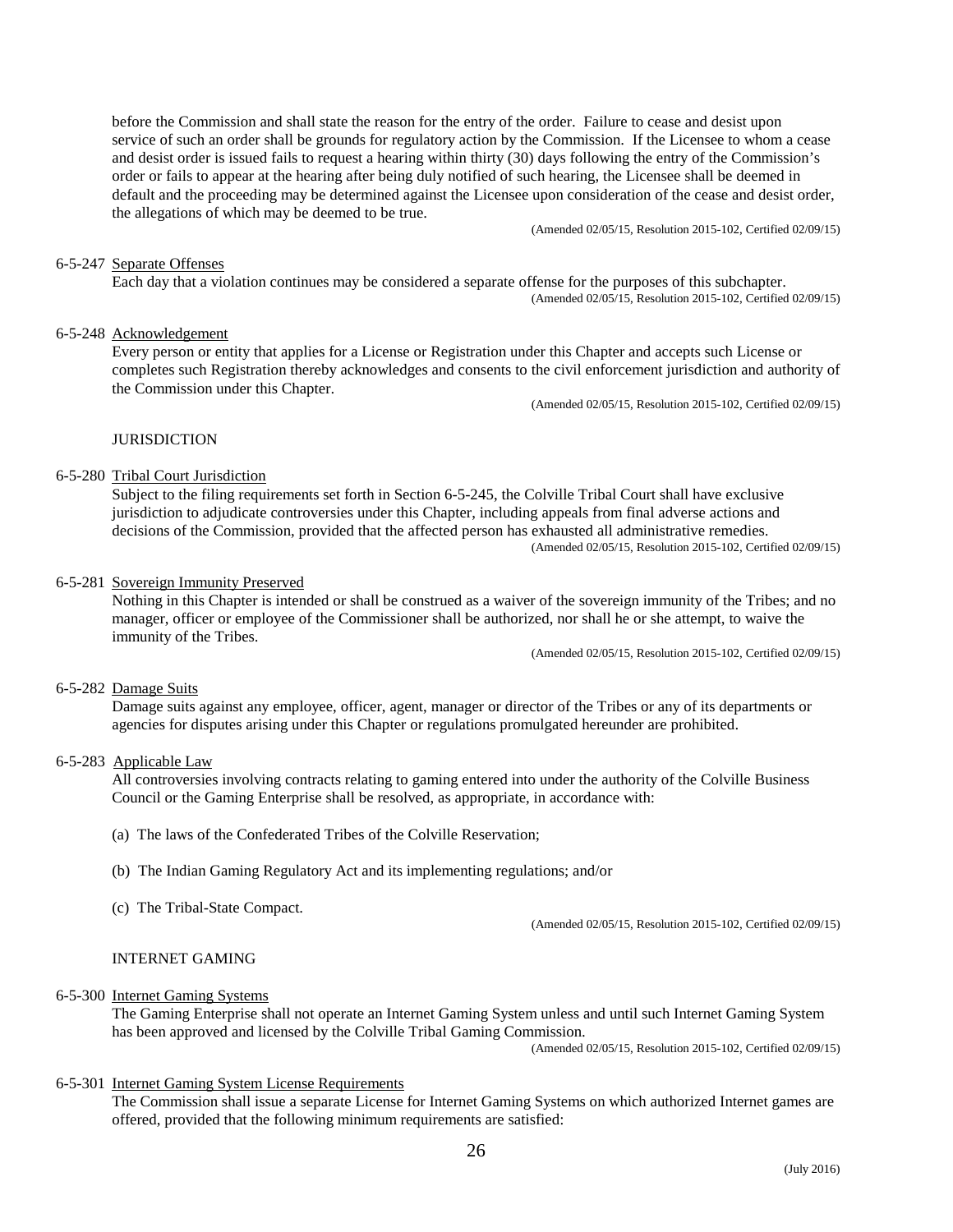(a) The core components of the Internet Gaming System, including the servers and databases running the Games on the Internet Gaming System and storing Game and Internet Gaming Account information, are physically located on the Indian lands of the Tribe.

(b) The integrity of the Internet Gaming System and all of its core components are tested on an ongoing basis.

(c) The Internet Gaming System is designed in a manner that:

(1) Requires players to log in to individual Internet Gaming Accounts in order to participate in Internet Gaming;

(2) Implements automated procedures to verify the identity, date of birth, and physical location of any Patron attempting to access the Internet Gaming System;

(3) Identifies and prevents unauthorized Patrons from accessing the Internet Gaming System and placing bets or wagers thereon. For purposes of this Section, unauthorized Patrons shall include Patrons under the age of eighteen (18) years; Patrons physically located outside the exterior boundaries of Colville Indian lands; Patrons on the exclusion list; and Patrons who have had their accounts deactivated or suspended;

(4) Utilizes appropriate data security measures to ensure Patron access is strictly limited to the account holder including, at a minimum, a personal identification number; password or other access security features that are required each time Patrons log in to their Internet Gaming Accounts; and immediate termination of a Patron's session whenever the Patron fails any authentication during the session;

(5) Detects and reports suspicious behavior, such as cheating, theft, embezzlement, collusion, money laundering, or any other illegal activities;

(6) Ensures secure communications between an account holder's terminal and the Internet Gaming System; and

(7) Does not in any manner interfere with the ability of the Colville Tribal Gaming Commission to monitor and investigate any suspicious activities conducted thereon.

(d) Adequate procedures are in place for the resolution of disputes arising out of Internet Gaming Accounts and the Internet Gaming System.

(e) The Internet Gaming System has been certified by an independent testing laboratory as compliant with all technical standards specified as required under applicable laws and regulations.

(Amended 02/05/15, Resolution 2015-102, Certified 02/09/15)

#### 6-5-302 Regulations

The Colville Tribal Gaming Commission shall have the authority to exercise regulatory oversight over all gaming activity conducted on all Internet Gaming Systems and shall establish, maintain, and implement regulations to ensure that appropriate data security standards and age and location verification requirements are in place to block and prevent access to unauthorized Patrons.

(Amended 02/05/15, Resolution 2015-102, Certified 02/09/15)

### MISCELLANEOUS

# 6-5-310 Amendments

All provisions of this Chapter and any regulations promulgated hereunder are subject to revision, repeal, or amendment by the Business Council at any time in accordance with applicable law.

(Amended 02/05/15, Resolution 2015-102, Certified 02/09/15) (Amended 6/6/13, Resolution 2013-385, Certified 6/14/13) (Recodification error between Resolutions 1983-61 and 1995-178)